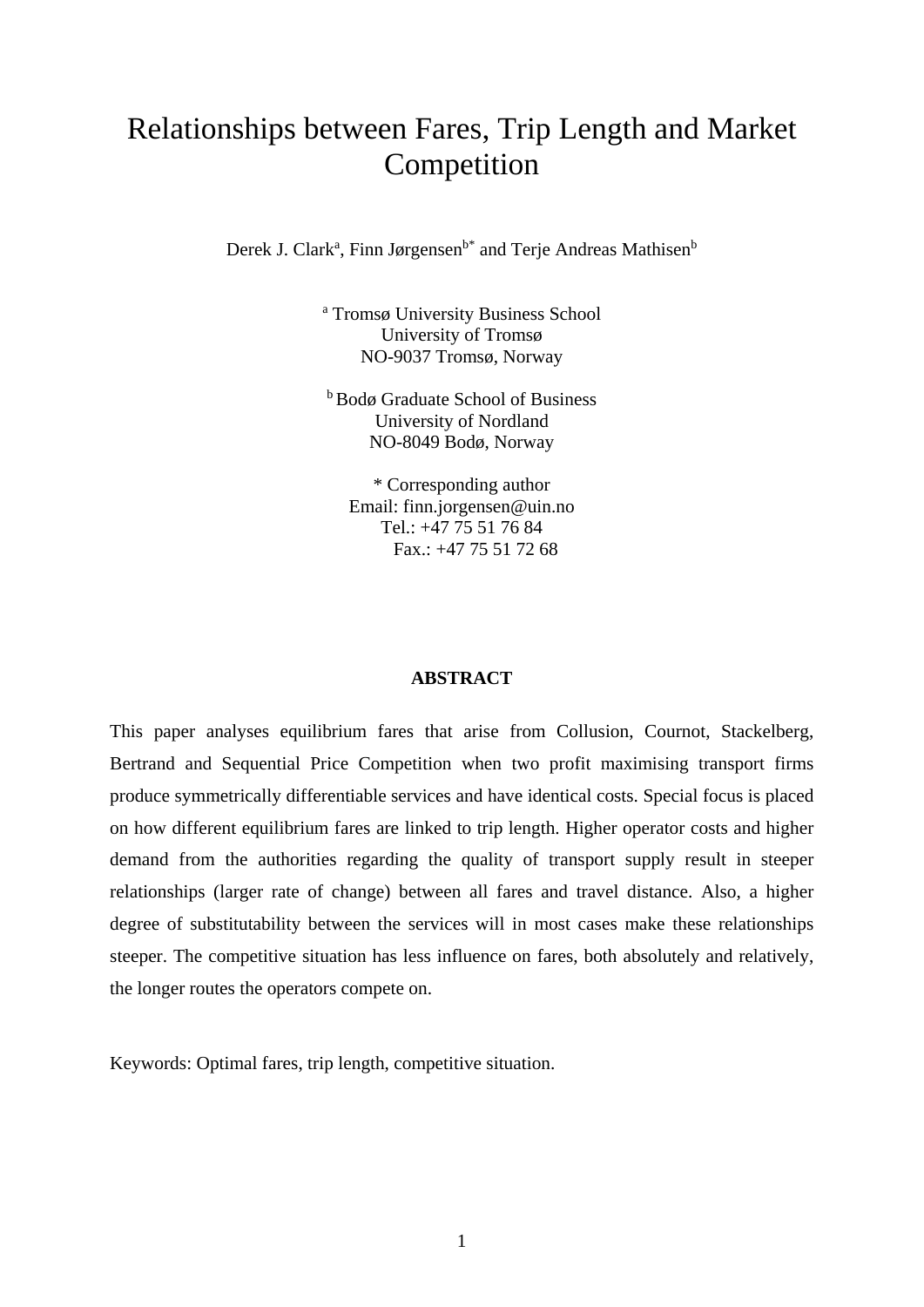#### **1. INTRODUCTION**

Throughout Europe and North America there has been a move in markets for public passenger transport towards a reduction in economic regulation (Banister et al., 1992). This has paved the way for increased competition between private companies to supply services both on subsidised contracts for the local government and commercially operated in the free-market. The deregulation has been the subject of many studies both with respect to privatization (Nash, 2005) and types of competitive contracts (e.g. Hensher and Stanley, 2003; Preston, 2005). The liberalization of the British bus industry has given examples of fierce competition (Nash, 1993). Also within the railway industry a scope for on-track competition has been identified with fare reductions as a feasible outcome (Preston et al., 1999). Preston et al. (1999) states that the competition within the rail industry is, much like coach and air transport, characterised by a higher potential for differentiation of products compared to that of the bus industry which to a larger extent provides a homogenous service.

On many transport routes, one, two or three suppliers are commonplace. Despite being competitors, such a limited number of suppliers of transport services can act in a collusive regime of some form when it comes to setting the price and/or the capacity. The strategic interactions between firms in such markets have been discussed theoretically by Pedersen (1999) and van Reeven (2003) and empirically found to be present e.g. in the Norwegian aviation industry (Salvanes et al., 2003) and in the British bus industry following the deregulation (e.g. Beesley, 1990). However, models of imperfect competition are scarcely used in order to analyse how the level of fare is related to travel distance or the length between the destinations.

Theoretical works the last five years have, admittedly, dealt with how a monopolist will design the relationship between fare and trip length when it: (1) maximises profits or a weighted combination of profits and consumer surplus and (2) under different assumptions regarding the relationship between transport users demand and their generalised travel cost, see Jørgensen and Pedersen (2004) and Jørgensen and Preston (2007). Later on these models are seen in the light of empirical studies from passenger transport in Norway (Mathisen, 2008b). Tsai et al. (2008) also develop a procedure in order to estimate simultaneously how fare, headway and transport quality on one hand should be related to trip length on the other hand, given one operator who wants to maximise profits. The latter analysis is carried out using an intercity transportation system as an example. Nevertheless, none of these works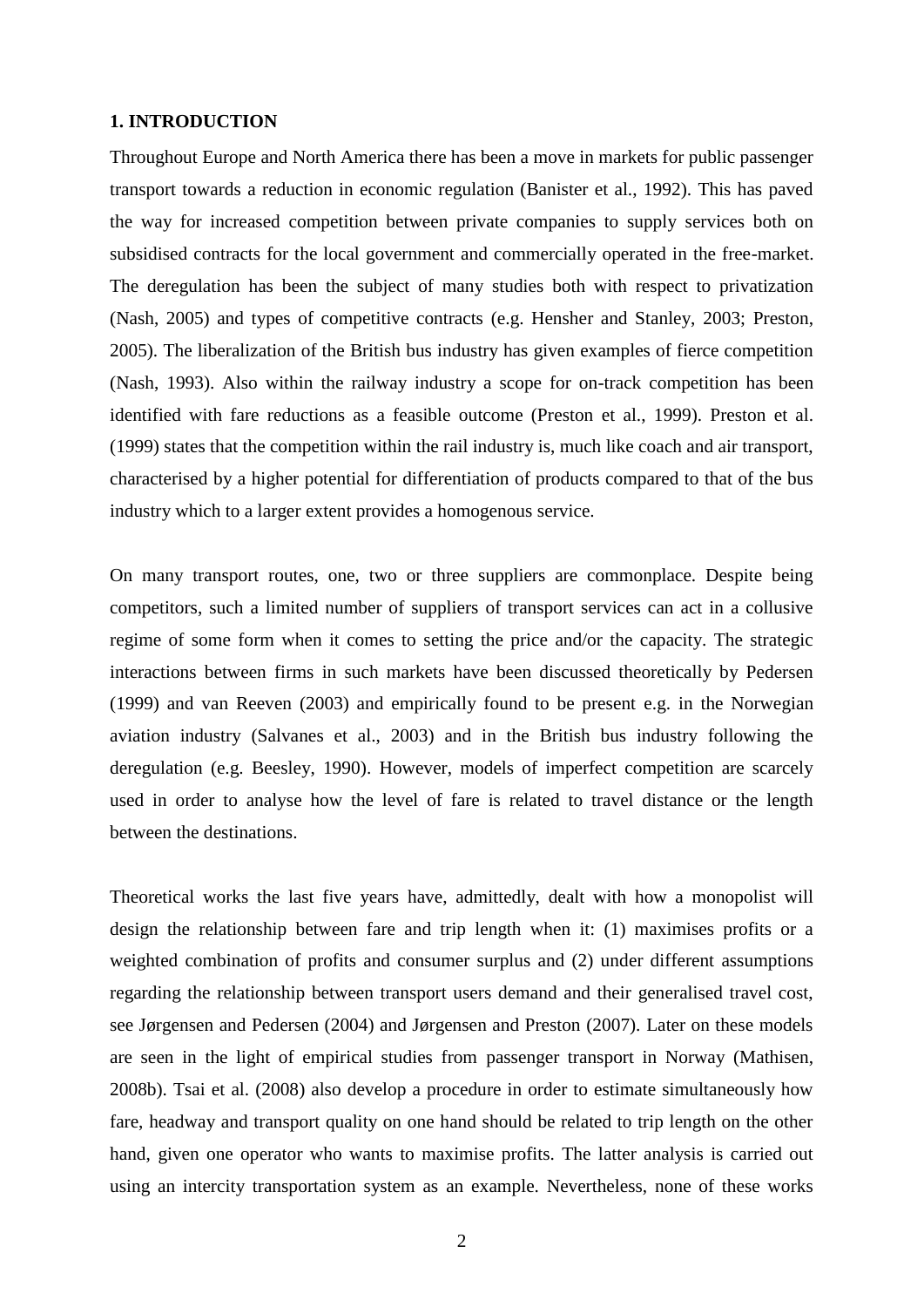analyse the relationship between optimal fare and travel distance when two or more rivals compete.

The aim of this paper is to analyse how fares are related to travel distance between locations when two profit maximising operators, producing symmetrically differentiated services, either collude or compete. In order to do so, we calculate equilibrium prices under Collusion, under quantity competition (Cournot and Stackelberg) and under price competition (Bertrand and Leader-Follower). The analysis is carried out under different degrees of substitutability in demand between the two transport services. Comparisons of the equilibrium solutions inform the transport authorities of the consequences of different regulatory policies for passengers travelling on routes of different lengths.

The structure of the article is as follows. In section 2, we present the model and emphasise its central assumptions. In section 3, we solve for the market equilibrium at both Collusion and simultaneous and sequential competition on both quantity and price. Section 4 provides the analysis where special focus is placed on deriving the link between equilibrium fares and trip length and implications of the equilibrium fare solutions on passengers' generalised travel costs. In section 5 we briefly relate the model results to empirical evidence. Lastly, in section 6, we make some concluding remarks and present the implications for policy makers.

#### **2. THE MODEL**

Let us assume that two transport firms provide their own version of a transport service at the given distance (*D*) between the two locations Y and Z, as illustrated in Figure 1. We want to analyse the changes in equilibrium prices under different competitive situations when the transport distance (*D*) between the locations changes. The degree of substitutability between the transport services depends on how equal the travellers perceive them to be; the more equal perceptions they have about them, the more substitutable are the services.

Insert Figure 1 about here.

Let us denote a representative transport user's generalised travel costs of using service 1 and service 2 by  $G_1$  and  $G_2$ , respectively.  $G_i$ , where  $i = \{1, 2\}$ , is given by the sum of fare,  $P_i$ , and the time costs,  $(b_0 + b_1 D)$ , see for example Button (2010).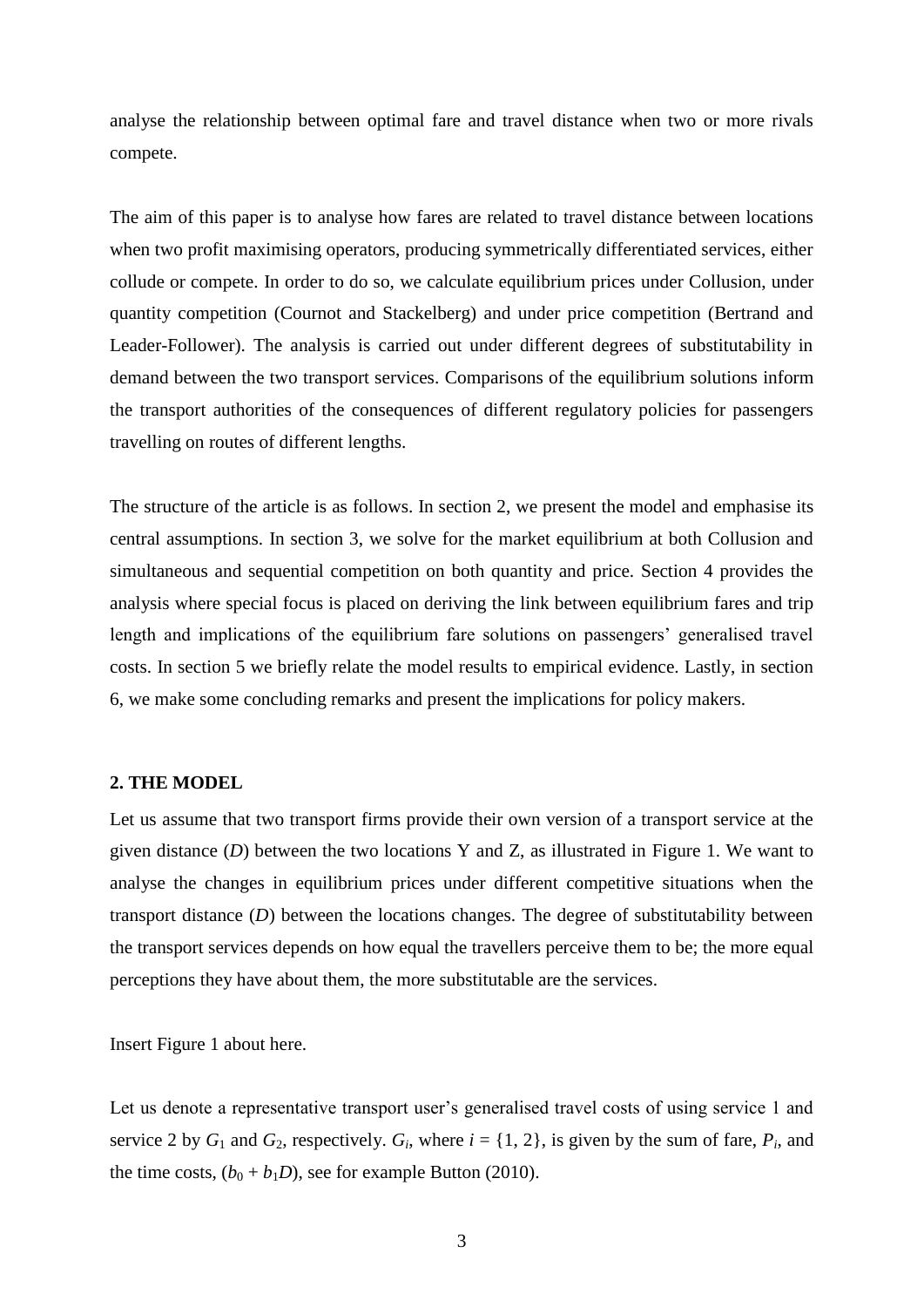(1) 
$$
G_1 = P_1 + b_0 + b_1 D
$$
 where  $b_0, b_1 > 0$   

$$
G_2 = P_2 + b_0 + b_1 D
$$

in which *D* denotes distance in km,  $b_0$  distance-independent time costs and  $(b_1D)$  time costs when travelling by the mode. The  $b_0$  parameter depends on walking time, waiting time and time spent on boarding and alighting the mode (buses and trains) and/or transport time to airports (air transport), whilst the  $b_1$  parameter denotes each passenger's time costs of travelling an extra km by the mode. The values of  $b_0$  and  $b_1$  are dependent on the quality of transport supply, the travellers' income and the purpose of the journey. A review of the influence of different quality factors in transport is, for example, given in Paulley et al.  $(2006).$ <sup>1</sup>

Note that we suppose that time costs of travelling with the two suppliers are the same and exogenous for them; i.e. we assume that the quality demands are set by the authorities. Hence, generalised travel costs using the two services can only differ through the fares  $P_1$  and  $P_2$ . This means that our model applies to cases where two suppliers using the same type of mode compete, for example both offering bus transport, air transport etc. Since other factors than *G<sup>i</sup>* such as the modes' departure- and arrival times, their safety records, travellers' habits and the firms' brand image also influence modal choice, the two services are not necessarily perfect substitutes, even though they offer the travellers the same *G*-values.

In the following we follow the model originally presented by Singh and Vives (1984) by assuming that a representative traveller has the following utility function based on the levels of the use of services supplied by firm  $1, X_1$ , and firm  $2, X_2$ 

(2) 
$$
U(X_1, X_2) = X_1 + X_2 - \frac{(X_1)^2 + 2sX_1X_2 + (X_2)^2}{2}
$$

1

where the parameter  $s \in [0,1]$  measures the degree of substitutability between the services offered by the two operators. If  $s = 1$  then the services are perfect substitutes and  $s = 0$  is the

<sup>&</sup>lt;sup>1</sup> Assuming *k* is time costs per hour and *h* is the mode's speed measured in km per hour. Then  $b_1 = k / h$ . This suggests that  $b_1$  is low (high) for fast (slow) modes. The  $b_0$  parameter is in general high for air transport compared to other modes. The *k*-value and thereby the  $b_1$ -value will be lower the better the service and quality onboard.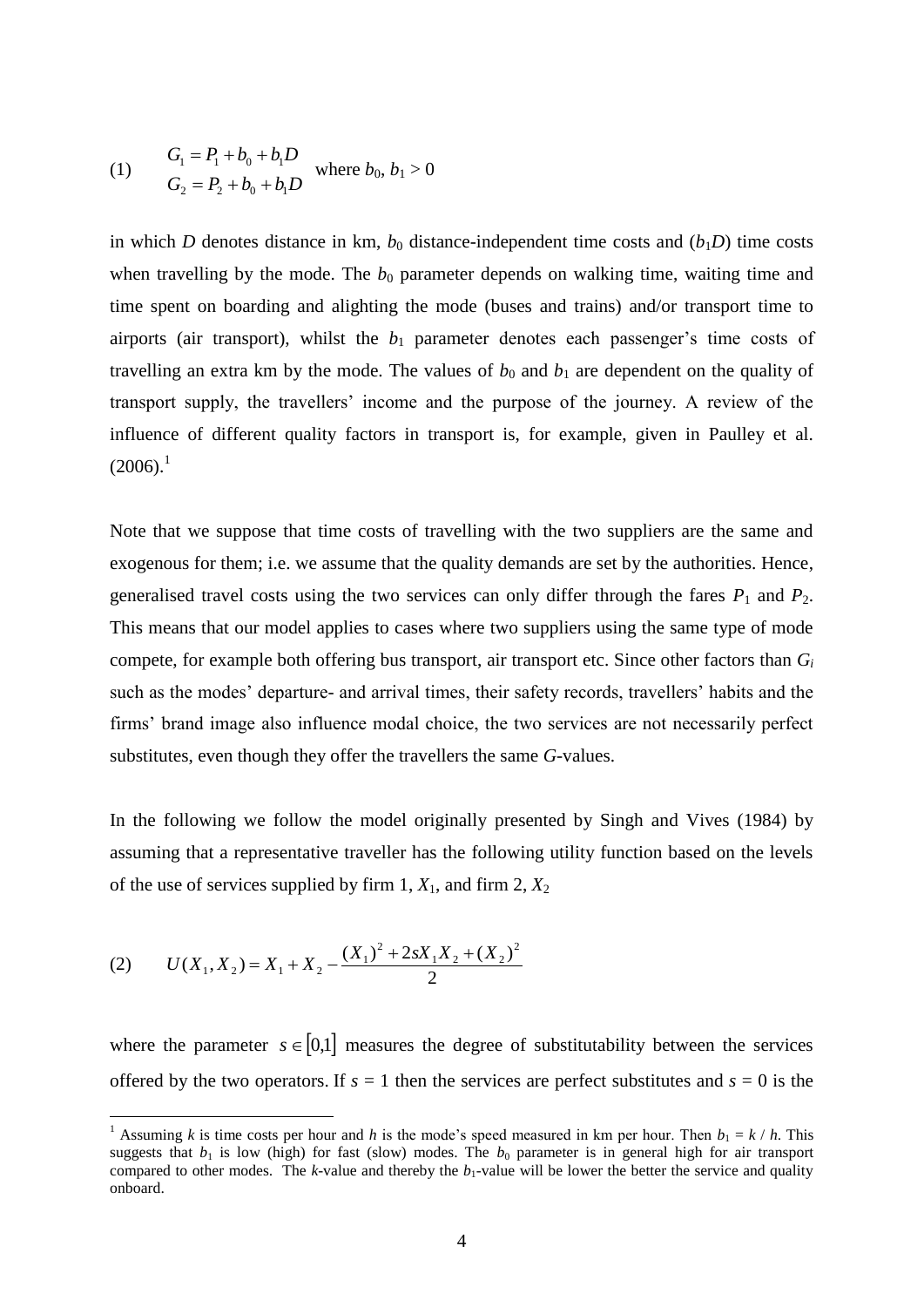case of independent markets; hence this parameter can be thought of as indicating the degree of competition between the firms in any specific market situation, see also comments below equation (5).

Assuming that the representative traveller maximises his consumer surplus, CS  $(CS = U(X_1, X_2) - \sum_{i=1}^{2} G_i X_i)$  $CS = U(X_1, X_2) - \sum_{i=1}^{2} G_i X_i$ , the utility function in (2) gives rise to the following linear and symmetric inverse demand functions

(3) 
$$
G_1 = 1 - X_1 - sX_2
$$

$$
G_2 = 1 - X_2 - sX_1
$$

Since Singh and Vives (1984) focus on price (Bertrand) and quantity (Cournot) competition within a duopoly framework their model is relevant for the problem we aim to model. The clear-cut conclusions between Bertrand and Cournot which they made have, admittedly, been subject to critique for example in an *n*-firm specification where it is not evident which type of competition that is more efficient (Häckner, 2000). It has also been demonstrated that Bertrand could give higher prices than Cournot when the firms have goals that extend beyond profit maximisation (Clark et al., 2009) and even higher prices than monopoly when the spatial dimension is included (Sanner, 2007).

The expressions of generalised costs in (1) are inserted in the inverse demand function in (3) giving the following linear symmetric demand fare functions

(4) 
$$
P_1 + b_0 + b_1 D = 1 - X_1 - sX_2 \Rightarrow P_1 = (1 - b_0 - b_1 D) - X_1 - sX_2
$$

$$
P_2 + b_0 + b_1 D = 1 - X_2 - sX_1 \Rightarrow P_2 = (1 - b_0 - b_1 D) - X_2 - sX_1
$$

From (4) follows that higher values of  $b_0$  and  $b_1$  due to poorer transport quality lead to negative shifts in these inverse demand functions. The direct demand functions derived from (4) are presented in (5)

(5) 
$$
X_1 = \frac{1}{1 - s^2} (1 + sb_0 - s - b_0 + b_1(s - 1)D - P_1 + sP_2)
$$

$$
X_2 = \frac{1}{1 - s^2} (1 + sb_0 - s - b_0 + b_1(s - 1)D - P_2 + sP_1)
$$
for  $1 > s \ge 0$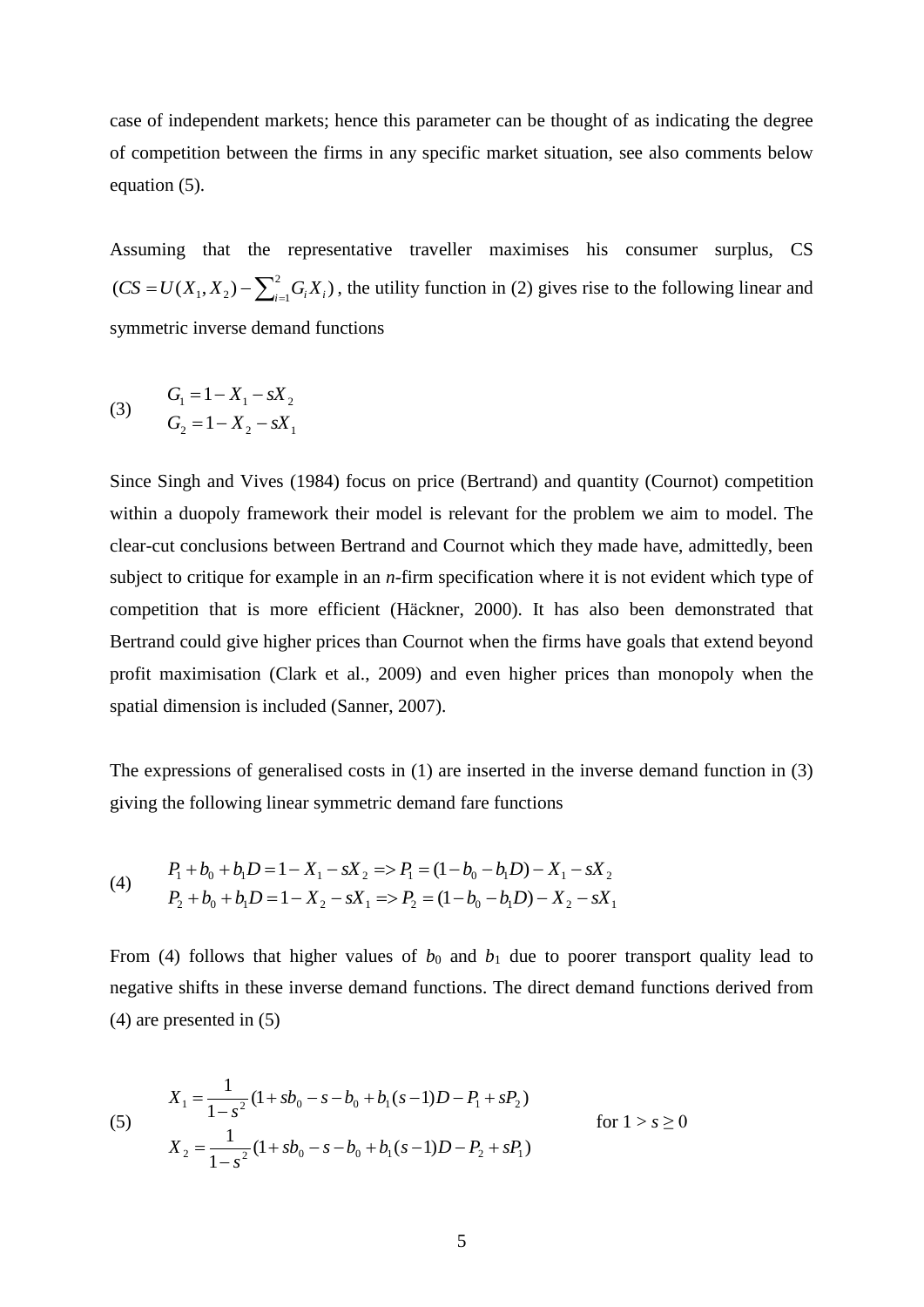From (5) follows that  $\frac{\partial A_i}{\partial P_i} = -\frac{1}{1-s^2}$ 1  $P_i$   $1-s$ *X i i*  $\overline{a}$  $= \partial$  $\frac{\partial X_i}{\partial P_i} = -\frac{1}{1-s^2}$  and  $\frac{\partial X_i}{\partial P_k} = \frac{s}{1-s^2}$ *s P X k i*  $\overline{a}$  $=$  $\partial$  $\frac{\partial X_i}{\partial s} = \frac{s}{s}$  implying that a marginal increase in own price has always higher influence, in absolute terms, on own demand than on the rival's demand; that is *k i i i P X P X*  $\partial$  $>\frac{\partial}{\partial t}$  $\partial$  $\left|\frac{\partial X_i}{\partial s}\right| > \left|\frac{\partial X_i}{\partial s}\right|$  when  $s < 1$ . The difference between *i i P X*  $\partial$  $\frac{\partial X_i}{\partial z}$  and *k i P X*  $\partial$  $\frac{\partial X_i}{\partial x}$  decreases, however, when the firms compete more fiercely (*s* increases).<sup>2</sup> One can also calculate the price elasticities of demand as  $\gamma_i$  +  $\mathcal{P}_k$ *i i i i*  $\sum_{i}$   $\frac{b_{i}}{2p_{i}} \frac{p_{i}}{X_{i}} = \frac{p_{i}}{(1-b_{0}-b_{1}D)(1-s)-p_{i}+sp_{i}}$ *p X p p X*  $-b_0-b_1D(1-s)-p_1+$  $=\frac{1}{\sqrt{2\pi}}$  $\partial$  $=\frac{\partial}{\partial x}$  $(1-b_0-b_1D)(1-s)$  $\varepsilon_i = \frac{V_i}{R_i} = \frac{V_i}{(1 - V_i)^2}$ . The effect that increasing *s* has on the elasticity is  $\frac{\partial c_i}{\partial s} = -p_i \frac{(1 - b_0)^2 - (1 - b_1)^2}{(1 - b_0)^2 - (1 - b_1)^2} < 0$  $((1 - b_0 - b_1 D)(1 - s) - p_i + sp_k)$  $(1 - b_0 - b_1 D)$ 2  $v_0$   $v_1$  $\frac{p_0 - p_1 D - p_2}{\sqrt{2}}$  $-b_0-b_1D(1-s)-p_1+$  $=-p_i \frac{(1-b_0-b_1D)}{(1-b_0-b_1D)^2}$  $\partial$  $\partial$  $i$  <sup>*b*</sup> $\mu$ <sub>k</sub>  $\frac{i}{i} = -p_i$  $b_0 - b_1 D(1 - s) - p_i + sp$  $p_i \frac{(1-b_0-b_1D)-p}{(1-p_0-p_1D)}$ *s*  $\frac{\varepsilon_i}{\varepsilon_i} = -p_i \frac{(1 - b_0 - b_1 D) - p_2}{(1 - b_0 - b_1 D) - p_2} < 0$ . Hence as

products become more similar, the elasticity becomes more negative, and demand is more elastic. Lower values of *s* gives the providers the possibility of increasing fare without so much loss of demand.

Since we assume operators with the same type of mode compete and additionally simplify the analysis by assuming no variation in efficiency levels between them, we specify the cost for providing the transport services with the following identical linear functions

(6) 
$$
C_1(X_1, D) = a_0 + a_1 X_1 + a_2 (X_1 D)
$$
  
\n
$$
C_2(X_2, D) = a_0 + a_1 X_2 + a_2 (X_2 D)
$$
 where  $a_0, a_1, a_2 > 0$ 

These functions imply linear positive relationships between the number of passengers  $(X_i)$  and the number of passenger km  $(X_i, D)$ ,  $i = \{1, 2\}$ . Linear cost functions in transport are often good proxies of more advanced functions (Pels and Rietveld, 2000), and the above functions in particular are supported from several empirical cost studies carried out for bus (Jørgensen and Preston, 2003) and ferry transport (Jørgensen et al., 2004; Mathisen, 2008a) in Norway. From (6) it follows that

(7) 
$$
\frac{\partial C_i}{\partial X_i} = a_1 + a_2 D, i = \{1, 2\}
$$

1

<sup>&</sup>lt;sup>2</sup> An *s*-value of for example 0.2 (0.6) implies that  $\frac{\partial X_i}{\partial P_i} = -1.04 (-1.56)$  $\partial$ *i i P*  $\frac{dX_i}{dP_i}$  = -1.04 (-1.56) and  $\frac{\partial X_i}{\partial P_k}$  = 0.21 (0.93)  $\partial$ *k i P*  $\frac{dX_i}{dt} = 0.21(0.93)$  meaning that an

increase in own price by one unit will decrease own demand by 1.04 (1.56) units and increase the rival's demand by 0.21 (0.93) units.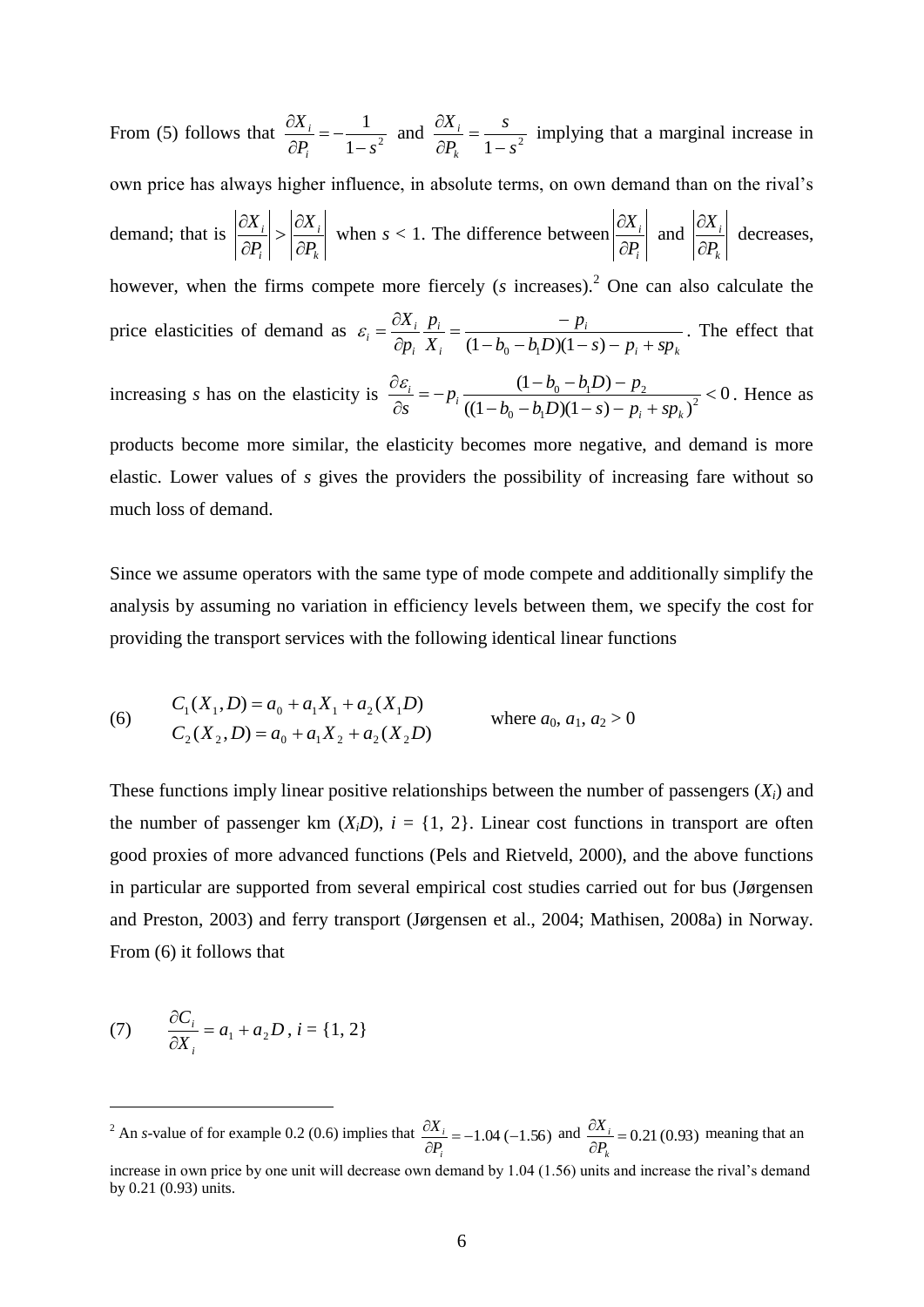Marginal costs increase linearly with trip length. The  $a_1$  parameter can be interpreted as the distance-independent marginal costs, while  $a_2$  is the costs for the transport firm of carrying a passenger an extra km.

The profit for each firm,  $\pi$ <sub>i</sub>, are expressed in (8) using the demand functions in (3) and the cost functions in (5):

(8) 
$$
\pi_1 = ((1 - b_0 - b_1 D) - X_1 - sX_2)X_1 - (a_0 + a_1 X_1 + a_2 X_1 D)
$$

$$
\pi_2 = ((1 - b_0 - b_1 D) - X_2 - sX_1)X_2 - (a_0 + a_1 X_2 + a_2 X_2 D)
$$

The profit functions can also be written in terms of fares using expression (5) in combination with (8). We then get:

(9)  
\n
$$
\pi_1 = \frac{1}{s^2 - 1} (a_0 + a_1 - P_1 - sa_1 + sP_1 + P_1^2 - a_1b_0 - a_1P_1 + b_0P_1 - s^2a_0 + sa_1b_0 + sa_1P_2 - sb_0P_1 - sP_1P_2 +
$$
\n
$$
(a_2 - Da_2b_1 - sa_2 - a_1b_1 - a_2b_0 - a_2P_1 + b_1P_1 + sDa_2b_1 + sa_2b_1 + sa_1b_1 + sa_2b_0 + sa_2P_2 - sb_1P_1)D)
$$
\n
$$
\pi_2 = \frac{1}{s^2 - 1} (a_0 + a_1 - P_2 - sa_1 + sP_2 + P_2^2 - a_1b_0 - a_1P_2 + b_0P_2 - s^2a_0 + sa_1b_0 + sa_1P_1 - sb_0P_2 - sP_1P_2 +
$$
\n
$$
(a_2 - Da_2b_1 - sa_2 - a_1b_1 - a_2b_0 - a_2P_2 + b_1P_2 + sDa_2b_1 + sa_2b_1 + sa_2b_0 + sa_2P_1 - sb_1P_2)D)
$$

for  $1 > s \ge 0$ .

#### **3. MARKET SOLUTIONS FOR DIFFERENT COMPETITIVE SITUATIONS**

The conditions for maximising the profit functions in (8) and (9) give us equilibrium quantities and fares. The equilibrium fare expressions will be deduced with the purpose of deriving how optimal fares are linked to operators' costs ( $a_1$  and  $a_2$ ), the quality of transport supply  $(b_0$  and  $b_1$ ), the degree of substitutability between the services (*s*) and finally the distance travelled by the mode (*D*). Focus will be directed towards the collusive case and the four traditional forms of market competition where the firms act either simultaneously or sequentially and compete in either quantity or price. The five situations Collusion, Cournot, Stackelberg, Bertrand and Price Leader-Follower are denoted COLL, C, ST, B and SP,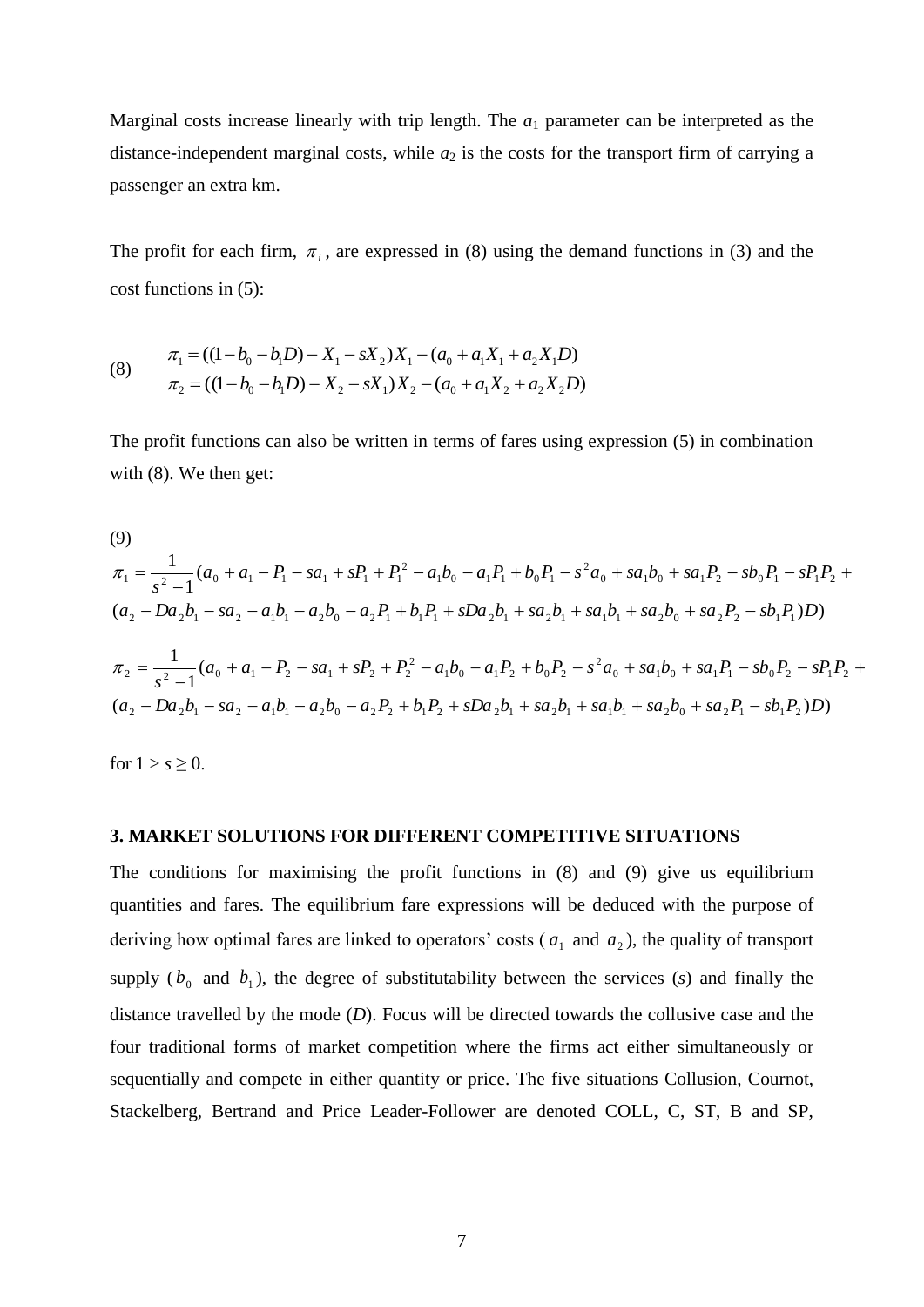respectively.<sup>3</sup> For the sequential games  $ST$  and  $SP$  the leader and follower are given the subscripts 1 and 2, respectively. Equilibrium fare and quantity are marked by an asterisk. Hence, a total of seven different equilibrium fares and quantities will be deduced.

The profit expressions for each firm in equilibrium,  $\pi_1^{*j}$  and  $\pi_2^{*j}$  ( $j = \{COLL, C, ST, B, SP\}$ ), are given in the Appendix. By inspecting the profit functions it can be verified that  $\pi_i^{*j} > 0$ 

when 
$$
D < D^{Max,j}
$$
,  $\frac{\partial \pi_i^{*j}}{\partial D} < 0$  and  $\frac{\partial^2 \pi_i^{*j}}{\partial D^2} > 0$ ,  $i = \{1, 2\}$  where  $D^{Max,j}$  represents the maximum

distance that can be operated profitably by the transport companies. Hence, for any of the competitive situations the relationship between equilibrium profits and trip length for each firm is convexly decreasing so that long distances  $(D > D^{Max,j})$  cannot be profitably covered by two operators. <sup>4</sup> Our further analysis applies for *D*-values resulting in positive profits for both operators.

#### *3.1 Equilibrium fares and quantities*

#### *Simultaneous Quantity Competition (Cournot)*

When the transport operators maximise their profits by choice of the quantity variable we get the following common equilibrium quantity,  $X^{*c}$ , and fare,  $P^{*c}$  using equation (8)

(10) 
$$
X^{*c} = \frac{1 - a_1 - b_0 - (b_1 + a_2)D}{2 + s}
$$

$$
P^{*c} = \frac{1 + a_1(1 + s) - b_0 + (a_2(1 + s) - b_1)D}{2 + s}
$$

## *Sequential Quantity Competition (Stackelberg)*

1

Let firm 1 be the leader choosing its quantity, first. Using equation (8) the following equilibrium quantities  $(X_1^{*ST}, X_2^{*ST})$ 2 \*  $X_1^{*ST}, X_2^{*ST}$  ) and fares  $(P_1^{*ST}, P_2^{*ST})$ 2 \*  $P_1^{*ST}$ ,  $P_2^{*ST}$ ) are derived

 $3$  These standard market models from the industrial organization literature (see e.g. Carlton and Perloff, 2005; Frank, 2010) are the shared monopoly (collusion or cartel), the simultaneous quantity competition (Cournot), the sequential quantity competition (Stackelberg), the simultaneous price competition (Bertrand) and the sequential price competition (Price Leader-Follower).

<sup>&</sup>lt;sup>4</sup> It can be verified from the firms' profit expressions in equilibrium that maximum travel distance,  $D^{Max, j}$ , varies for different *j*; that is for different competitive situations.  $D^{Max,j}$  is derived by solving D when  $\pi_i^{*j} = 0$ .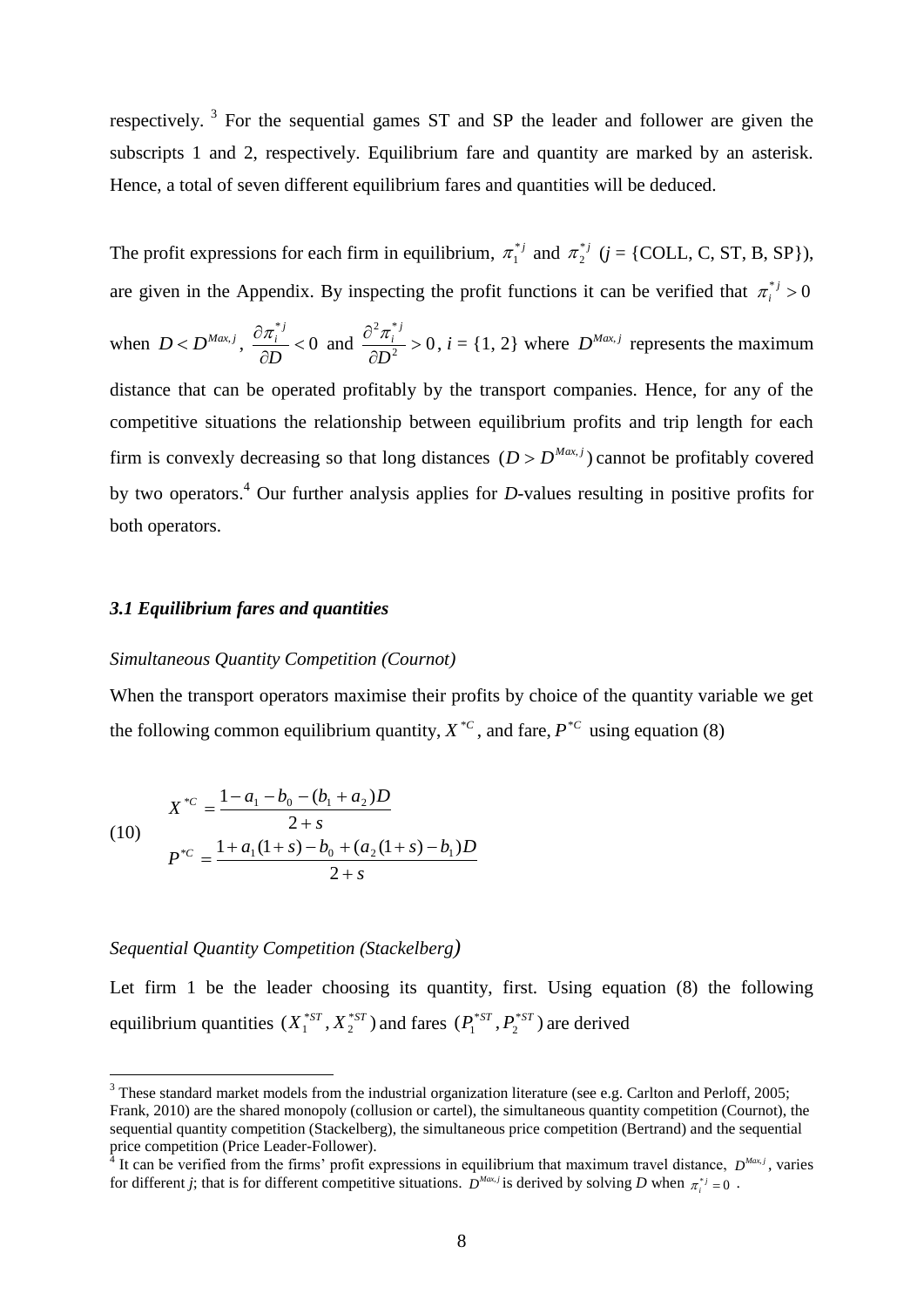$$
X_1^{*ST} = \frac{(2-s)(1-a_1-b_0-(a_2+b_1)D)}{2(2-s^2)}
$$
  
\n
$$
X_2^{*ST} = \frac{(4-2s-s^2)(1-a_1-b_0-(a_2+b_1)D)}{4(2-s^2)}
$$
  
\n(11) 
$$
P_1^{*ST} = \frac{1}{4}(2a_1-s-2b_0+sa_1+sb_0+2+(2a_2-2b_1+sa_2+sb_1)D)
$$
  
\n
$$
P_2^{*ST} = \frac{1}{4(2-s^2)}(4a_1-2s-4b_0+2sa_1+2sb_0-3s^2a_1+s^2b_0-s^2+4
$$
  
\n
$$
+(4a_2-4b_1+2sa_2+2sb_1-3s^2a_2+s^2b_1)D)
$$

## *Simultaneous Fare Competition (Bertrand)*

Maximising  $\pi_i$  (*i* = {1, 2}) in (9) gives the common equilibrium quantity,  $X^{*B}$ , and fare,  $P^{*B}$ , in simultaneous fare competition shown in (12).

(12) 
$$
X^{*B} = \frac{1}{2+s-s^2} (1-a_1-b_0-(a_2+b_1)D)
$$

$$
P^{*B} = \frac{1}{2-s} (1+a_1-s-b_0+sb_0+(a_2-b_1+sb_1)D)
$$

## *Sequential Fare Competition*

Let us assume that firm 1 sets price first. The derived equilibrium quantities  $(X_1^{*sp}, X_2^{*sp})$ 2 \*  $X_1^{*sp}, X_2^{*sp}$  ) and fares  $(P_1^{*SP}, P_2^{*SP})$ 2 \*  $P_1^{*sp}, P_2^{*sp}$ ) are then derived from (9) and shown in (13)

$$
X_1^{*SP} = \frac{(s+2)}{4s+4} (1 - a_1 - b_0 - (a_2 + b_1)D)
$$
  
\n
$$
X_2^{*SP} = \frac{s^2 - 4 - 2s}{4s^3 + 4s^2 - 8s - 8} (1 - a_1 - b_0 - (a_2 + b_1)D)
$$
  
\n(13) 
$$
P_1^{*SP} = \frac{1}{2(s^2 - 2)} (s - 2a_1 + 2b_0 - sa_1 - sb_0 + s^2a_1 - g^2b_0 + s^2 - 2
$$
  
\n
$$
+ (2b_1 - 2a_2 - sa_2 - sb_1 + s^2a_2 - s^2b_1)D)
$$
  
\n
$$
P_2^{*SP} = \frac{1}{4(s^2 - 2)} (2s - 4a_1 + 4b_0 - 2sa_1 - 2sb_0 + s^2a_1 - 3s^2b_0 + s^3a_1 + s^3b_0 + 3s^2 - s^3 - 4
$$
  
\n
$$
- (4a_2 - 4b_1 + 2sa_2 + 2sb_1 - s^2a_2 + 3s^2b_1 - s^3a_2 + s^3b_1)D)
$$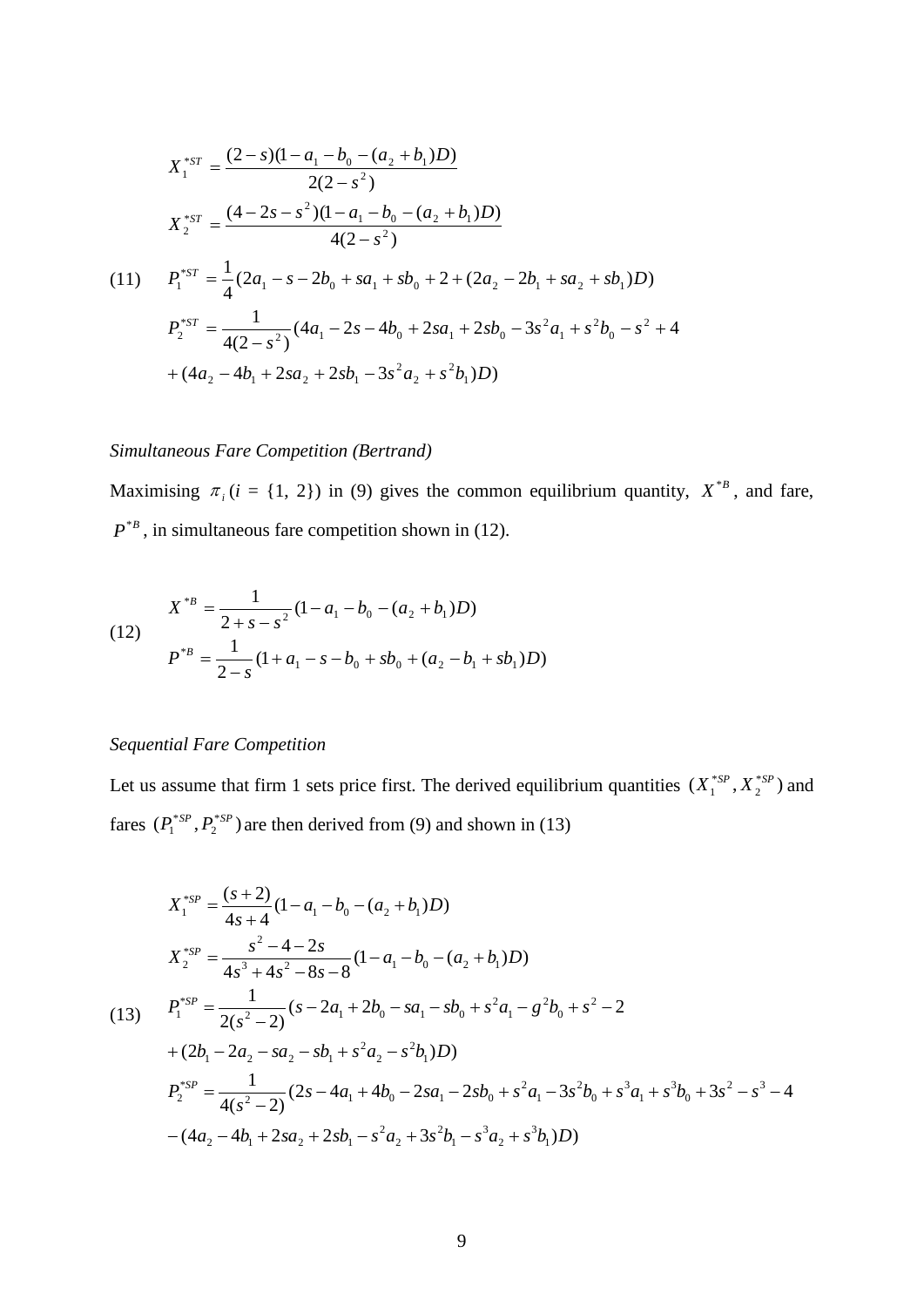#### *Collusion*

In this case the operators maximise  $\pi = \pi_1 + \pi_2$  and we the get the following equilibrium quantity and fare for each operator

$$
X^{*COL} = \frac{1 - a_1 - b_0 - (b_1 + a_2)D}{2(1 + s)}
$$

(14)

$$
P^{*COL} = \frac{1 + a_1 - b_0 + (a_2 - b_1)D}{2}
$$

### *Influence on fares of changes in a, b and s parameters*

Using equations (10), (11), (12), (13) and (14) it can be determined that all equilibrium fares are increasing in the operators' costs ( $a_1$  and  $a_2$ ) and decreasing when the passengers' time costs ( $b_0$  and  $b_1$ ) increase. Consequently, higher demands from the authorities regarding the quality of the transport supply, causing lower values of  $b_0$  and  $b_1$ , will increase fares. Furthermore, higher degree of substitutability between the firms' services (*s* increases) will reduce all fares except for the collusive case; fare is then independent of the value of *s*.

## *3.2 Ranking of Fares*

All equilibrium fares are lower when the firms compete than when they collude. In summary, the following ranking can be verified when all parameter values are positive

$$
P^{*B} < P_2^{*SP} < P_1^{*SP} < P_1^{*ST} < P_2^{*ST} < P^{*C} < P^{COL}
$$

Bertrand competition yields lowest fares and Collusion highest fares when *s* > 0. This ranking corresponds with the results found in ordinary textbooks dealing with duopoly models, profit maximising entities and linear cost- and demand functions, see for example Frank (2010). Using this ranking and making pair wise comparison of fares gives a total of 21 fare gaps<sup>5</sup>. Common for all of these is that they will all be reduced when the firms' cost ( $a_0$  and  $a_1$ ) and

 $\frac{5}{5}$  Seven different fares imply (7 ⋅ 6) / 2 = 21 possible fare differences.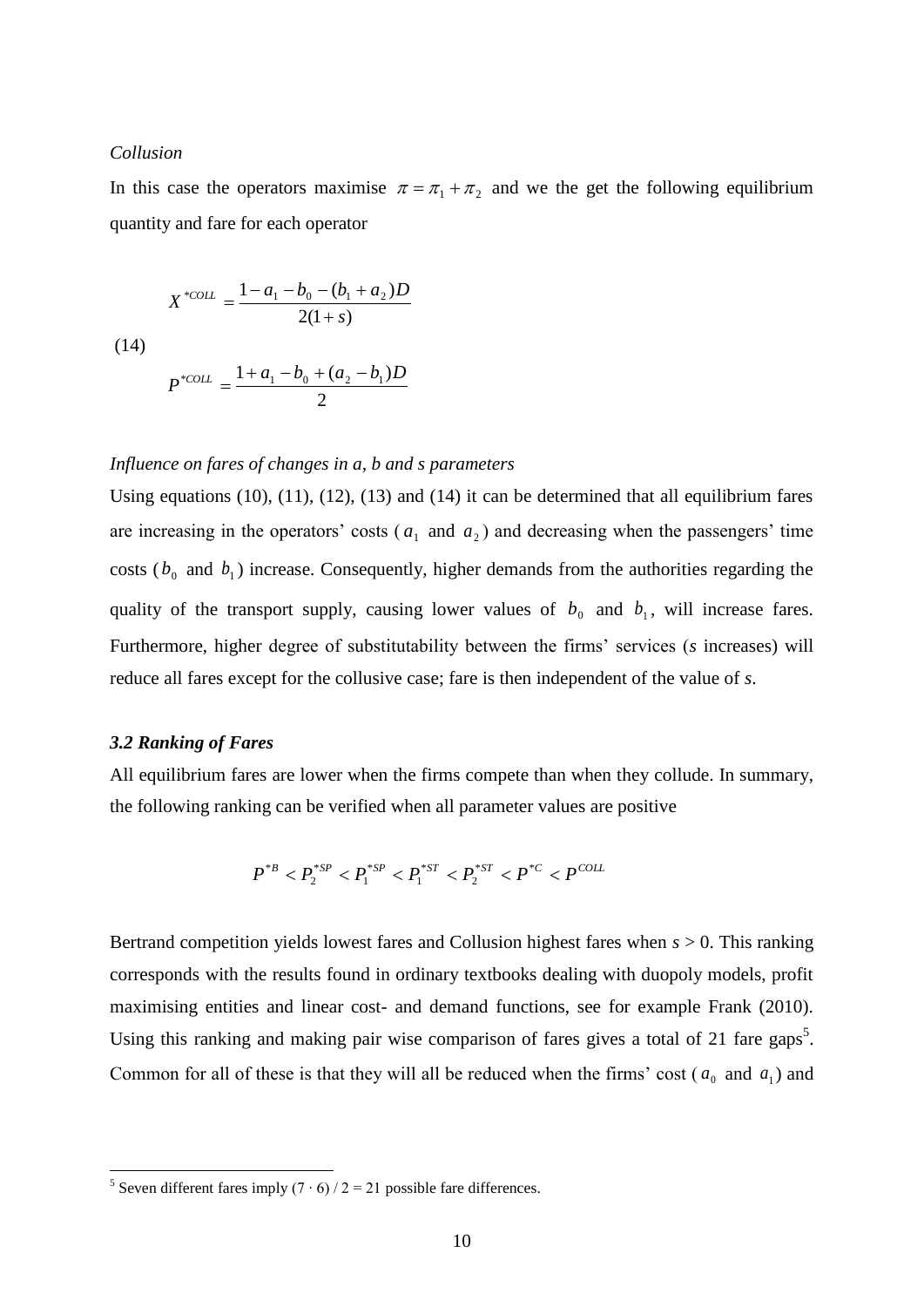trip length (*D*) increase. Also, lower demands regarding transport quality resulting in increased passengers' time cost ( $b_0$  and  $b_1$ ) will reduce the fare differences.

More substitutable services (*s* increases), will increase the differences between the Collusion fare and all other equilibrium fares. Generally speaking, the differences in equilibrium fares under quantity competition on one hand and price competition on the other hand increase in *s*. The difference between the Stackelberg follower's fare and leader's fare,  $(P_2^{*ST} - P_1^{*ST})$ 1 \*  $P_2^{*ST} - P_1^{*ST}$ ), increases (decreases) when  $s <$  ( $>$ ) 0.73. Less intense competition, i.e. a sufficiently low *s*, gives the leader the freedom to increase fare even more above the following rival firm; this is due to the fact that prices decisions as *s* falls, have less effect on the rival's quantity. Also the gaps between the Bertrand fare and the equilibrium fares under sequential fare competition  $(P_i^{*sp} - P^{*B})$ ,  $i = \{1, 2\}$  are ambiguous and depend on the magnitude of *s*; they are larger (smaller) for the leader when  $s \lt (>)$  0.73 and for the follower for  $s \lt (>)$  0.83. The difference between the fare leader's price and the follower's price,  $(P_1^{*sp} - P_2^{*sp})$ 2 \*  $P_1^{*sp} - P_2^{*sp}$ ) also increases when  $s <$ 0.73. Summing up, an increase in *s* will make the gaps in equilibrium fares higher providing that  $s < 0.73$ , i.e. that competition between the rivals is not too intense. When  $s$  is low, the demand for trips is less sensitive to fare changes, giving the scope for this result.

## **4. TRAVEL DISTANCE AND FARES - FURTHER ANALYSIS**

#### *4.1 Conditions for Increasing Fares with Distance*

The conditions for increasing fares with distance for Cournot, Stackelberg, Bertrand, Sequential fare setting and Collusion can be found using equations (10), (11), (12), (13) and (14), respectively. From (10) we can deduce the following conditions at Cournot competition:

$$
(15) \quad \frac{\partial P^{*c}}{\partial D} = \frac{1}{2+s}(a_2(1+s)-b_1) \implies \frac{\partial P^{*c}}{\partial D} \ge (0) \text{ when } \frac{a_2}{b_1} \ge (0) < \frac{1}{1+s}
$$

The derivative of  $P^{*c}$  with respect to distance (*D*) shows that the function is monotonic and will be either positive or negative depending on the parameter values  $a_2$ ,  $b_1$  and  $s$ . The higher the costs of transporting a passenger an extra  $km (a<sub>2</sub>)$ , the lower the extra time costs for each passenger of being transported an extra  $km$  ( $b<sub>1</sub>$ ) and the more substitutable services the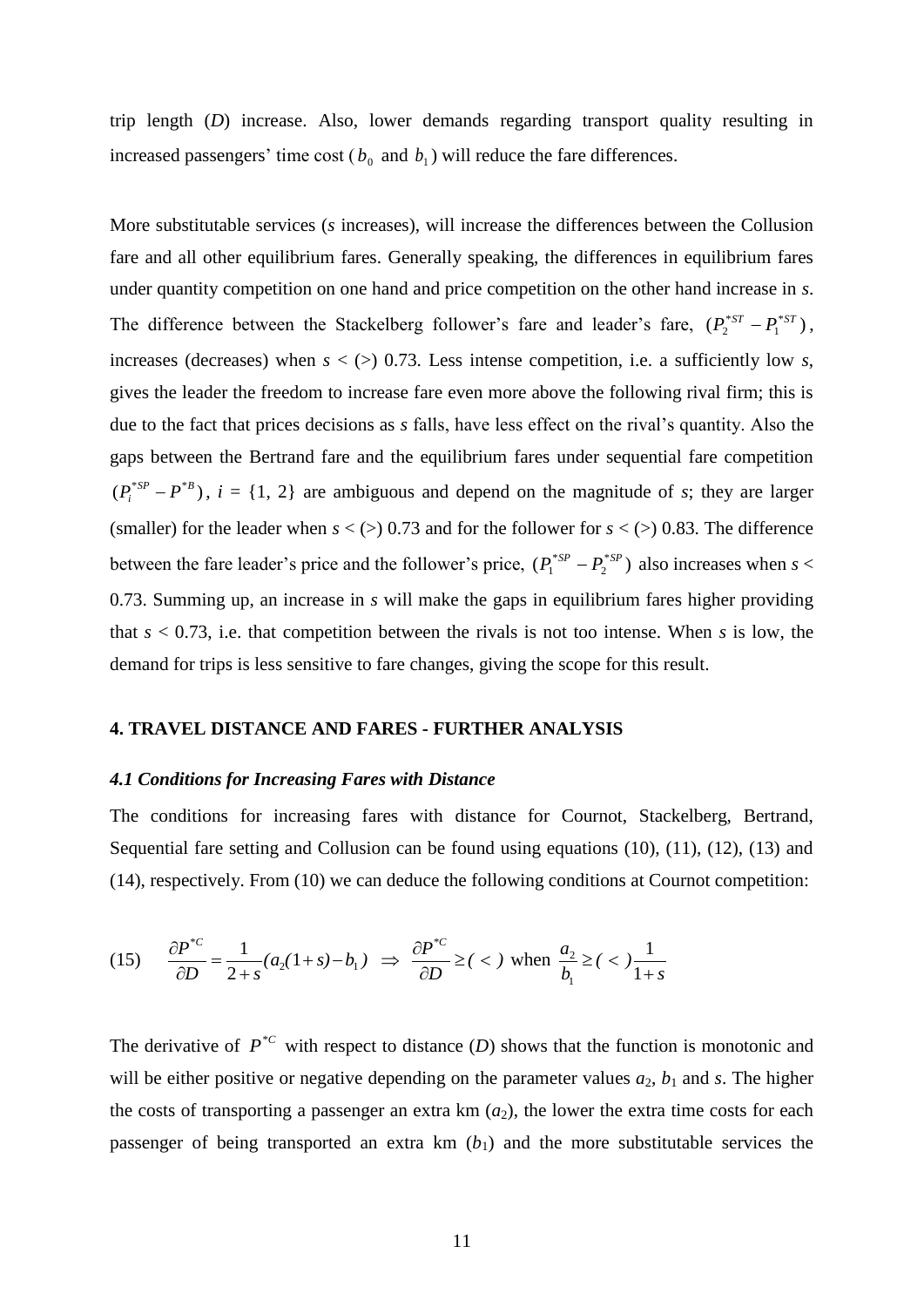operators produce the more likely it is that fare increases with travel distance. When  $s = 0.5$ , for example, the fare increases with distance provided that the  $a_2/b_1 > 2/3$ .

Under Stackelberg competition we get the following conditions using equation (11)

$$
\frac{\partial P_1^{*ST}}{\partial D} = \frac{1}{4} (2(a_2 - b_1) + s(a_2 + b_1)) \implies \frac{\partial P_1^{*ST}}{\partial D} \ge (\lt) 0 \text{ when } \frac{a_2}{b_1} \ge (\lt) \frac{2 - s}{2 + s}
$$
  
(16) 
$$
\frac{\partial P_2^{*ST}}{\partial D} = \frac{1}{4} \frac{b_1 (s^2 + 2s - 4) + a_2 (2s - 3s^2 + 4)}{2 - s^2}
$$

$$
\implies \frac{\partial P_2^{*ST}}{\partial D} \ge (\lt) 0 \text{ when } \frac{a_2}{b_1} \ge (\lt) \frac{4 - 2s - s^2}{4 + 2s - 3s^2}
$$

Also for the Stackelberg case, the parameter values  $a_2$ ,  $b_1$  and  $s$  determine whether both leader's and follower's fares increase or decrease in distance. It can easily be worked out from the conditions under (16) that the threshold values of the  $a_2/b_1$  ratios resulting in positive relationships between both leader's and follower's fares and travel distance decrease when the firms compete more intensely; that is when *s* increases. If for, example,  $s = 0.5$ ,  $\frac{G_1}{g} > 0$ \*  $\frac{1}{1}$  >  $\hat{o}$  $\hat{o}$ *D*  $P_1^{\ast_{ST}}$ 

and 
$$
\frac{\partial P_2^{*ST}}{\partial D} > 0
$$
 when the  $a_2 / b_1$  ratio is higher than 0.60 and 0.65, respectively.

Under Bertrand competition the variation of common fares with respect to distance is derived by the differentiation of equation (12)

$$
(17) \qquad \frac{\partial P^{*B}}{\partial D} = \frac{1}{2-s}(a_2 - b_1 + sb_1) \quad \Rightarrow \frac{\partial P^{*B}}{\partial D} \ge (\lt) 0 \text{ when } \frac{a_2}{b_1} \ge (\lt) 1 - s
$$

From (17) follows that a sufficient, but not necessary, condition for increasing fare with respect to trip length under simultaneous price competition is that  $a_2/b_1 > 1$ . If, for example,  $s = 0.5$  then  $a_2 / b_1$  must be higher than 0.5.

Furthermore, the following conditions can be worked out for sequential fare setting using equation (13)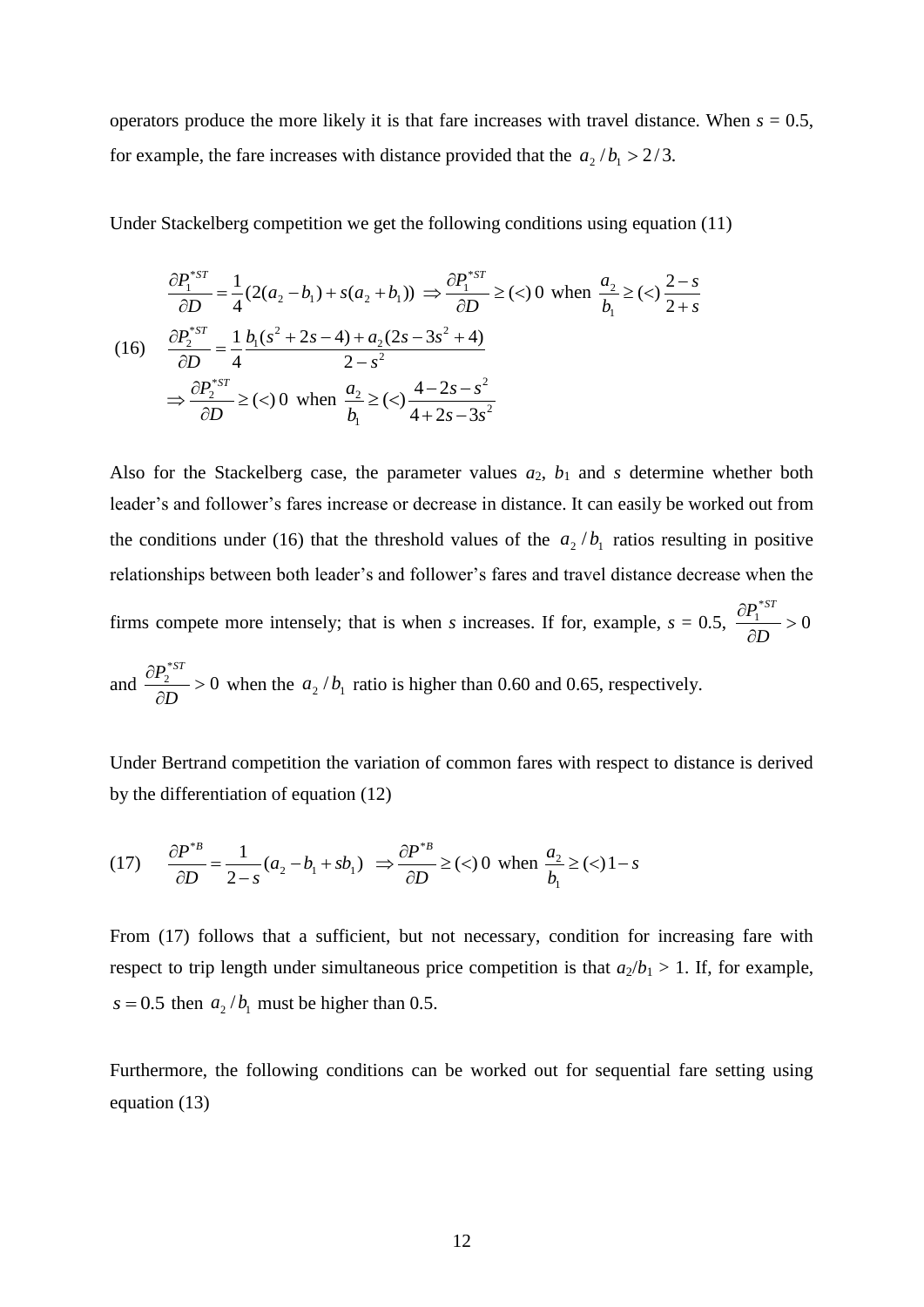$$
\frac{\partial P_1^{*SP}}{\partial D} = \frac{1}{2} \frac{a_2(s+1)(s-2) + b_1(s-2)(1-s)}{s^2 - 2}
$$
  
\n
$$
\Rightarrow \frac{\partial P_1^{*SP}}{\partial D} \ge (0, s) \text{ when } \frac{a_2}{b_1} \ge (0, s) \frac{(s+2)(1-s)}{(s+1)(2-s)}
$$
  
\n
$$
\frac{\partial P_2^{*SP}}{\partial D} = \frac{1}{4} \frac{-4a_2 + 4b_1 - 2sa_2 - 2sb_1 + s^2a_2 - 3s^2b_1 + s^3a_2 + s^3b_1}{s^2 - 2}
$$
  
\n
$$
\Rightarrow \frac{\partial P_2^{*SP}}{\partial D} \ge (0, s) \text{ when } \frac{a_2}{b_1} \ge (0, s) \frac{4 + s^3 - 3s^2 - 2s}{2s - s^2 - s^3 + 4}
$$

Equation (18) implies that the conditions for increasing fares with respect to distance also for sequential price setting are determined by  $a_2$ ,  $b_1$  and  $s$ . It can be verified that the higher the degree of substitutability between the services (increasing *s*) the more likely it is that equilibrium prices increase with trip length. If for, example,  $s = 0.5$ ,  $\frac{G_1}{g} > 0$ \*  $\frac{1}{1}$  >  $\partial$  $\hat{o}$ *D*  $P_1^{\ast_{SF}}$ and  $\frac{u_2}{2} > 0$ \*  $\frac{2}{1}$  >  $\hat{o}$  $\hat{o}$ *D*  $P_2^{\ast SP}$ when the  $a_2/b_1$  ratio is higher than 0.56 and 0.51, respectively.

Finally, the expression in (14) for the collusive fare leads to:

(19) 
$$
\frac{\partial P^{*COL}}{\partial D} = \frac{1}{2}(a_2 - b_1) \implies \frac{\partial P^{*COL}}{\partial D} \ge (0, 0) \text{ where } \frac{a_2}{b_1} \ge (0, 1)
$$

In the collusive case equilibrium fare increases with trip length when the operators' costs of transporting a passenger an extra  $km$   $(a_2)$  exceed each passengers time cost of being transported an extra km  $(b_1)$ . For a more thorough discussion of the latter, we refer to Jørgensen and Preston (2007).

The above conditions are summarized in Figure 2 where the horizontal axis ranges from 0 (independent services) to 1 (perfect substitutes) and the vertical axis follows the  $a_2/b_1$  ratio, scaled from 0 to 1. Parameter combinations above the seven solid curves indicate increasing fares with respect to distance.

When  $a_2/b_1 > 1$  all forms of competition give increasing fares with distance. Opposite, combinations of  $a_2/b_1$  and *s* below the Bertrand curve result in decreasing fares in distance. Except for the collusive case, Figure 2 shows that the necessary value of  $a_2/b_1$  resulting in increasing fares with travel distance decreases in *s*. Under low degree of substitutability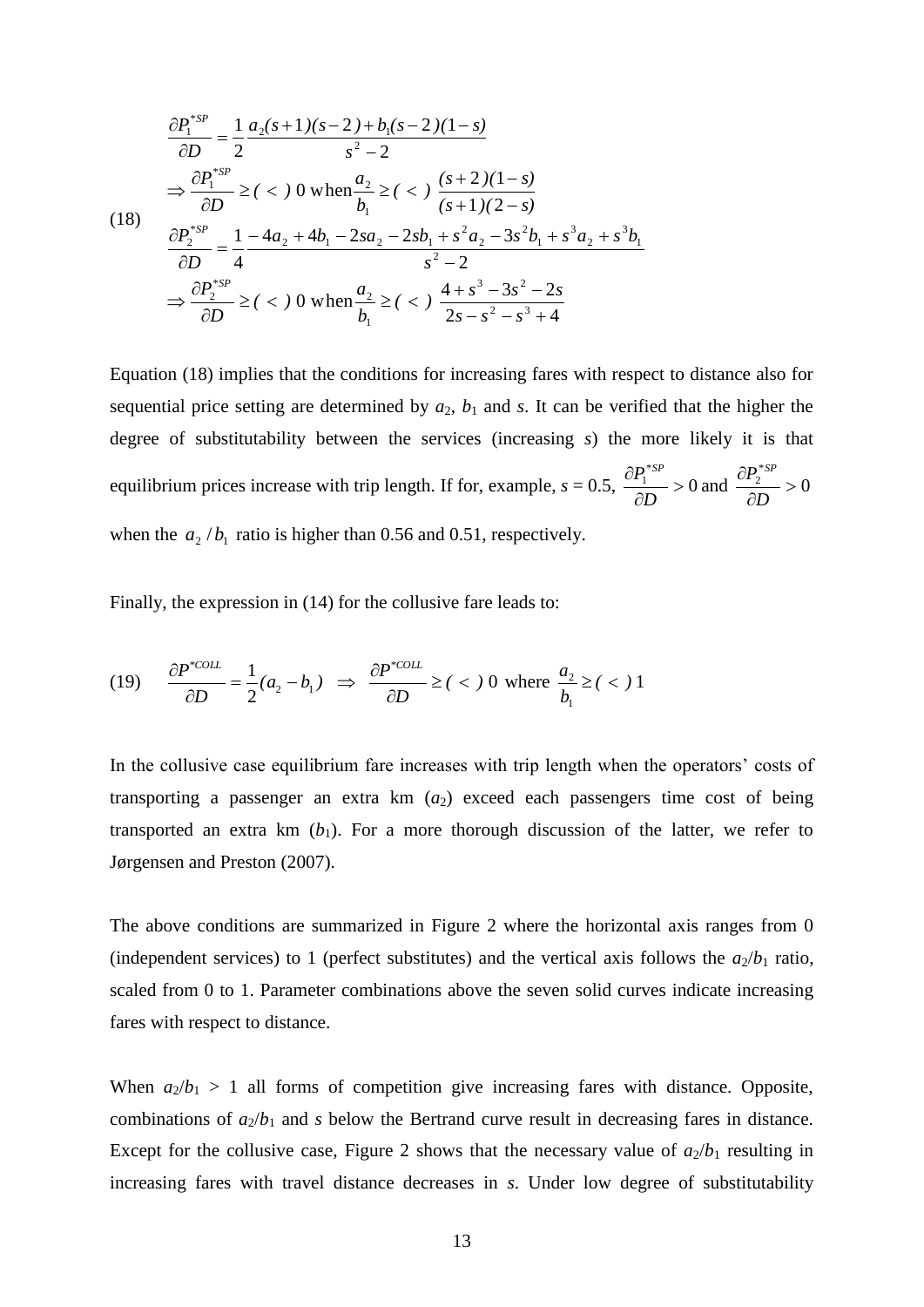between the services ( $s$  < 0.1), the threshold levels of  $a_2/b_1$  are broadly speaking the same for all situations where the firms compete. When the firms' services are more substitutable as measured by *s* moving towards 1, there is, however, a clear division between the curves related to competition in prices in the lower part of Figure 2 and competition in quantities in the upper part. The curves follow the same ranking for the value of  $a_2/b_1$  from top to bottom in Figure 2 for all values of  $s > 0$ . The threshold levels of  $a_2/b_1$  implying increasing fares with distance for all *s* under Cournot competition and Stackelberg competition are  $1/2$  and  $1/3$ , respectively.

Summing up, even though empirical studies show that fares usually increase with travel distance (see section 5), the model's results do not give rise to such an unambiguous conclusion, having the original restrictions imposed on the  $a_2$ ,  $b_1$  and  $s$  parameters in mind. For certain combinations of  $a_2/b_1$  and *s* values, it follows also from Figure 2 that the Stackelberg leader's fare may increase in distance whilst the follower's fare may decrease in distance. The same can be the case for the fare follower and the fare leader.

Insert Figure 2 about here.

#### *4.2 Ranking of the Equilibrium Fares Regarding their Dependence on Trip Length*

The differentiations of the fare functions with respect to distance under different forms of competition given in equations (15), (16), (17) (18) and (19) enable us to derive the following unambiguous results when  $s > 0$ :

$$
(20) \qquad \frac{\partial P^{*COL}}{\partial D} < \frac{\partial P^{*C}}{\partial D} < \frac{\partial P_2^{*ST}}{\partial D} < \frac{\partial P_1^{*ST}}{\partial D} < \frac{\partial P_1^{*SF}}{\partial D} < \frac{\partial P_2^{*SF}}{\partial D} < \frac{\partial P_i^{*BF}}{\partial D}
$$

The interpretation of the above derivatives must be seen in relation to Figure 2. Let us first focus on  $a_2$  and  $b_1$  combinations such that  $a_2/b_1 > 1$  which is the area above the Collusion curve in Figure 2. All fares are then increasing in distance. Then we can conclude unambiguously that trip length influences fares least under Collusion and most under Bertrand competition.

When we have combinations of  $a_2/b_1$  and *s* below the Bertrand curve in Figure 2, all competitive situations give the unusual results that fares decrease when trip length increases.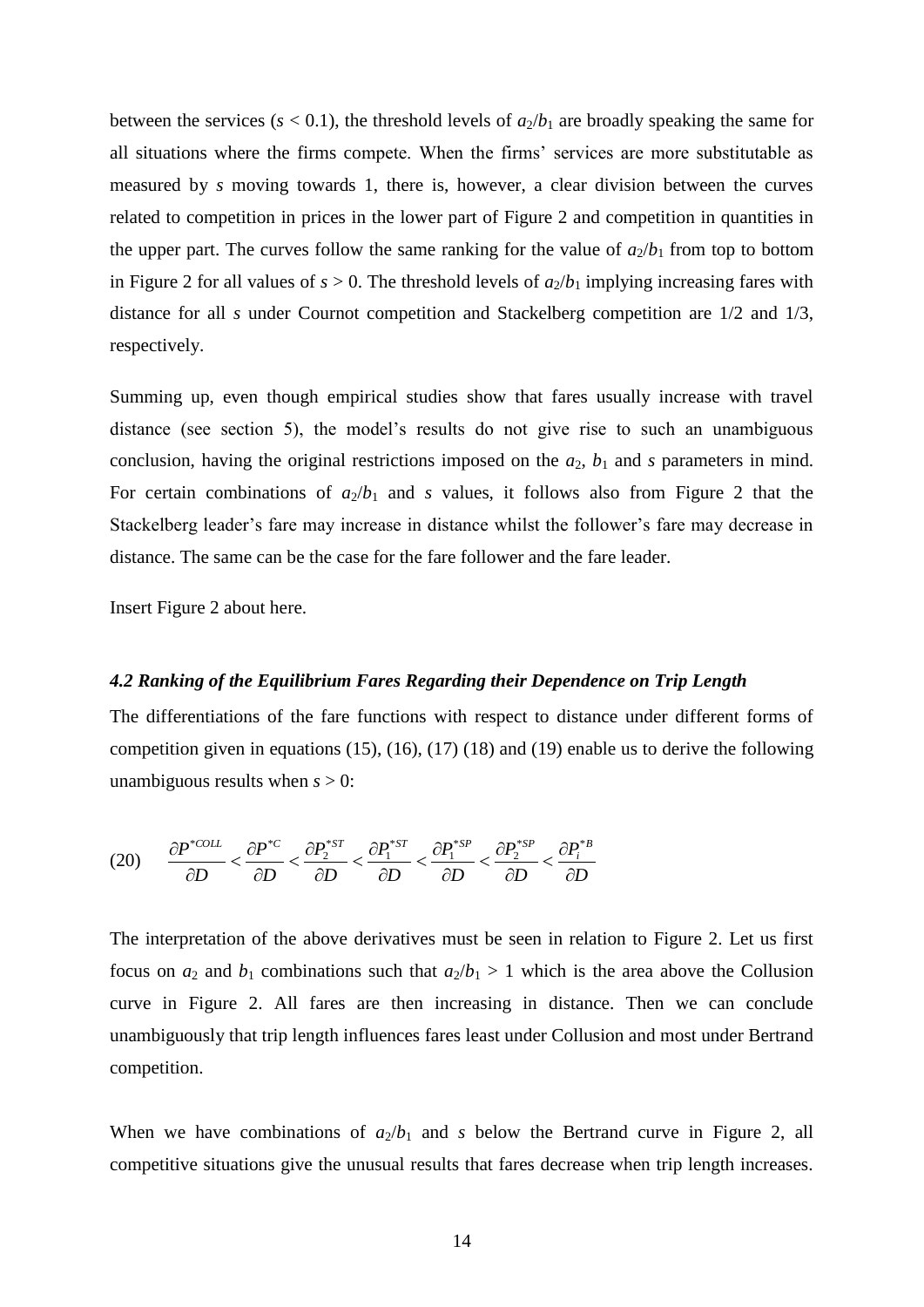We then get the opposite conclusions regarding the importance of the competitive situation on the relationships between fares and travel distance (*D*); changes in trip length have a considerably lower impact on fares under price competition than under quantity competition and Collusion.

#### *4.3 The Influence of Parameter Values*

1

It has been demonstrated in the previous sections that, for all competitive situations, the influence that the trip length exerts on equilibrium fares depends on the three parameters  $a_2$ ,

 $b_1$  and *s*. From equations (15), (16), (17), (18) and (19) it follows that  $\frac{\partial (\partial P^{*j}/\partial D)}{\partial z} > 0$ 2 \*  $>$  $\hat{o}$  $\partial (\partial \! P^{*j} \, / \, \partial$ *a*  $P^{\ast j}$  /  $\partial D$  $, j =$ 

{C, ST, B, SP, COLL} meaning that when the costs of transporting a passenger an extra km increase, the relationships between all equilibrium fares and trip length become steeper when fares increase in trip length and less steep when fares decrease in trip length. Furthermore, lower demands from the authorities regarding the quality of transport, which subsequently increase the time costs for the passengers of travelling an extra  $km (b_1)$ , have the opposite impact; that is  $\frac{\partial (\partial P^{\dagger j} / \partial D)}{\partial \Omega} < 0$ 1 \*  $\lt$  $\partial$  $\partial (\partial \overline{P}^{*j} \, / \, \partial$ *b*  $P^{\ast j}$  /  $\partial D$ . In words: when the quality of transport increases  $(b_1)$ decreases), travel distance will influence all fares by more (less) when fares increase (decrease) in distance. Finally, it can be shown from the *D*  $P^{^{\ast j}}$  $\widehat{o}$  $\partial \pmb{P}^*$ expressions that  $\frac{(\partial P^{*j}/\partial D)}{2}>0$  $\geq$  $\partial$  $\partial (\partial \overline{P}^{*j} \, / \, \partial)$ *s*  $P^{*_j}/\partial D$  $, j = \{C, ST, B, SP\}$ ; that is except for the collusive case. More intense competition between the firms (increasing *s*) results in steeper (less steep) relationships between all fares and travel distance when fares increase (decrease) in distance.

Even though the ranking of the derivatives in (20) is independent of  $a_2$ ,  $b_1$  and  $s$ , the magnitudes of their differences are; it can easily be determined that the values of all the 21 derivative differences are increasing in  $a_2$  and  $b_1$ . Provided that *s* is not very high ( $s$  < 0.83), it can be verified that increasing *s* will also make the differences between the derivatives larger.<sup>6</sup>

 $6$  The differences between the derivatives for (1) Stackelberg leader's and follower's fares and (2) between the fares under price competition increase provided that *s* < 0.83. This *s*-value represents a direct price derivative and a cross derivative of about -3.21 and -2.67, respectively (see equation (5)). For all other cases the differences in the derivatives increase unambiguously in *s*.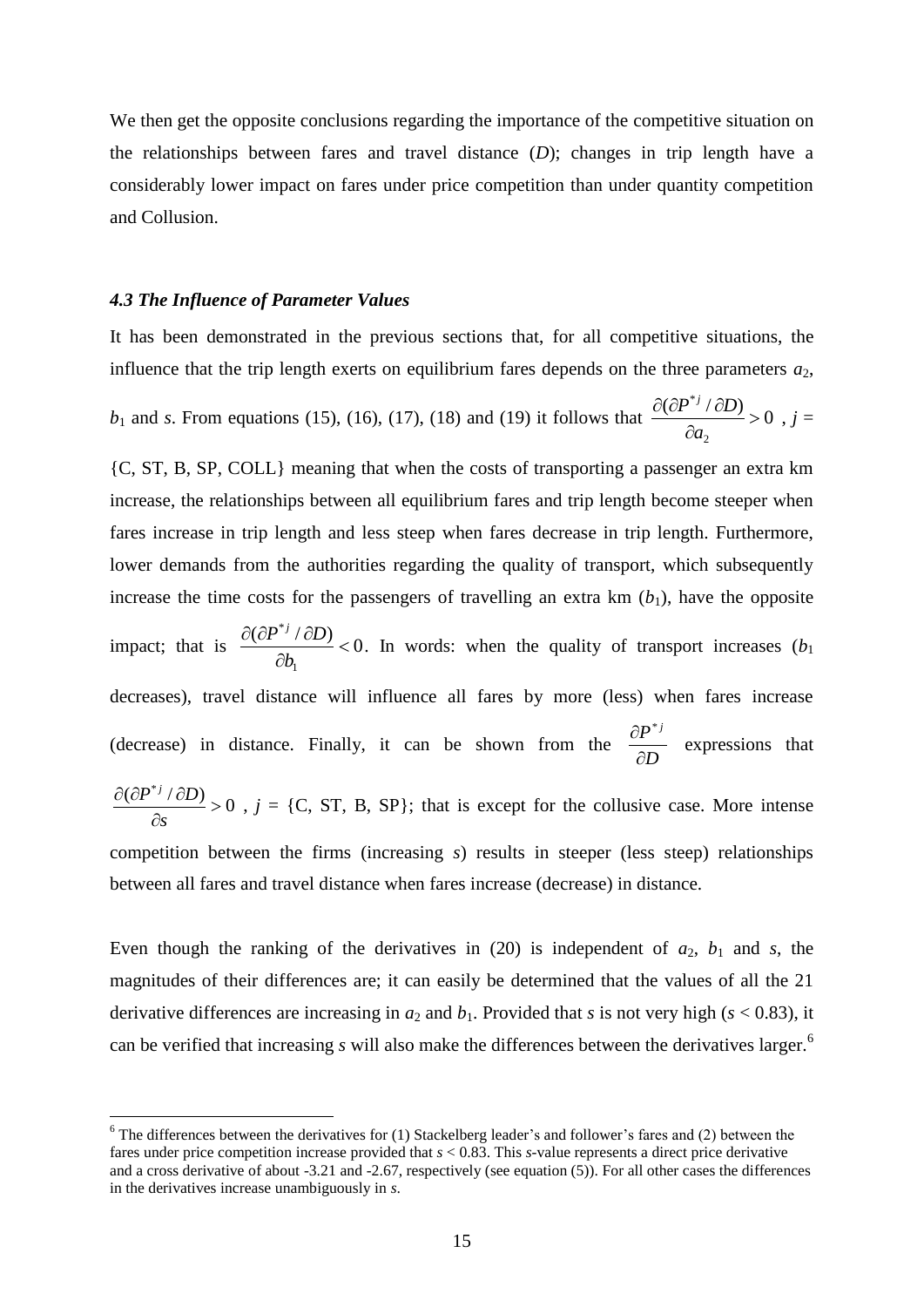#### *4.4 Summarised Model Results for Fare and Distance*

The most important conclusions above are summarised in Figure 3 and Figure 4. Figure 3 describes the most common situation, namely that all fares increase in distance. This applies to all combinations of  $a_2$  and  $b_1$  such that  $a_2/b_1 > 1$ . Figure 3 shows that the differences between all equilibrium fares, both relatively and absolutely decrease when trip length (*D*) increases. Increasing  $a_2$  and decreasing  $b_1$  make all relationships shifting upwards and being steeper. Except for the collusive case higher degree of substitutability between the services (higher *s*) makes all curves shifting downwards but being steeper. From section 3.2 follows too that all curves get closer to each other when  $a_2$  and  $b_1$  increase. An increase in *s* has an ambiguous effect, making some curves move closer together, while others do not.

Insert Figure 3 about here.

Insert Figure 4 about here.

Figure 4 illustrates the more rare case, namely that fares decrease in distance. Opposite to the situation in Figure 3, increasing  $a_2$  and  $s$  and decreasing  $b_1$  make all curves less steep when the firms compete.

#### *4.5 Influence on Traveller's Generalised Cost*

Inserting the equilibrium fares in equation (1) shows that for all competitive situations equilibrium generalised travel costs ( $G^{*j}$ ,  $j = \{C, ST, B, SP, COLL\}$ ) will increase when operators costs ( $a_1$  and  $a_2$ ), travellers' time costs ( $b_0$  and  $b_1$ ) and trip length (*D*) increase. If we disregard the collusive case, increasing competition between the operators will decrease generalised travel costs. In summary, we get the following:

$$
\frac{\partial G^{*j}}{\partial s} < 0, j = \{C, ST, B, SP\}, \frac{\partial G^{*j}}{\partial a_1}, \frac{\partial G^{*j}}{\partial a_2}, \frac{\partial G^{*j}}{\partial b_0}, \frac{\partial G^{*j}}{\partial b_1}, \frac{\partial G^{*j}}{\partial D} > 0, j = \{C, ST, B, SP, COLL\}
$$

The signs of  $\boldsymbol{0}$ \* *b*  $G^{^{\ast j}}$  $\partial$  $\frac{\partial G^{*j}}{\partial x}$  and 1 \* *b*  $G^{^{\ast j}}$  $\partial$  $\frac{\partial G^{*j}}{\partial x^{j}}$  imply that higher demands from the authorities regarding the quality of the transport supply give lower generalised travel costs; the negative effect for the travellers of higher fares when  $b_0$  and  $b_1$  decrease do not outweigh the positive effect of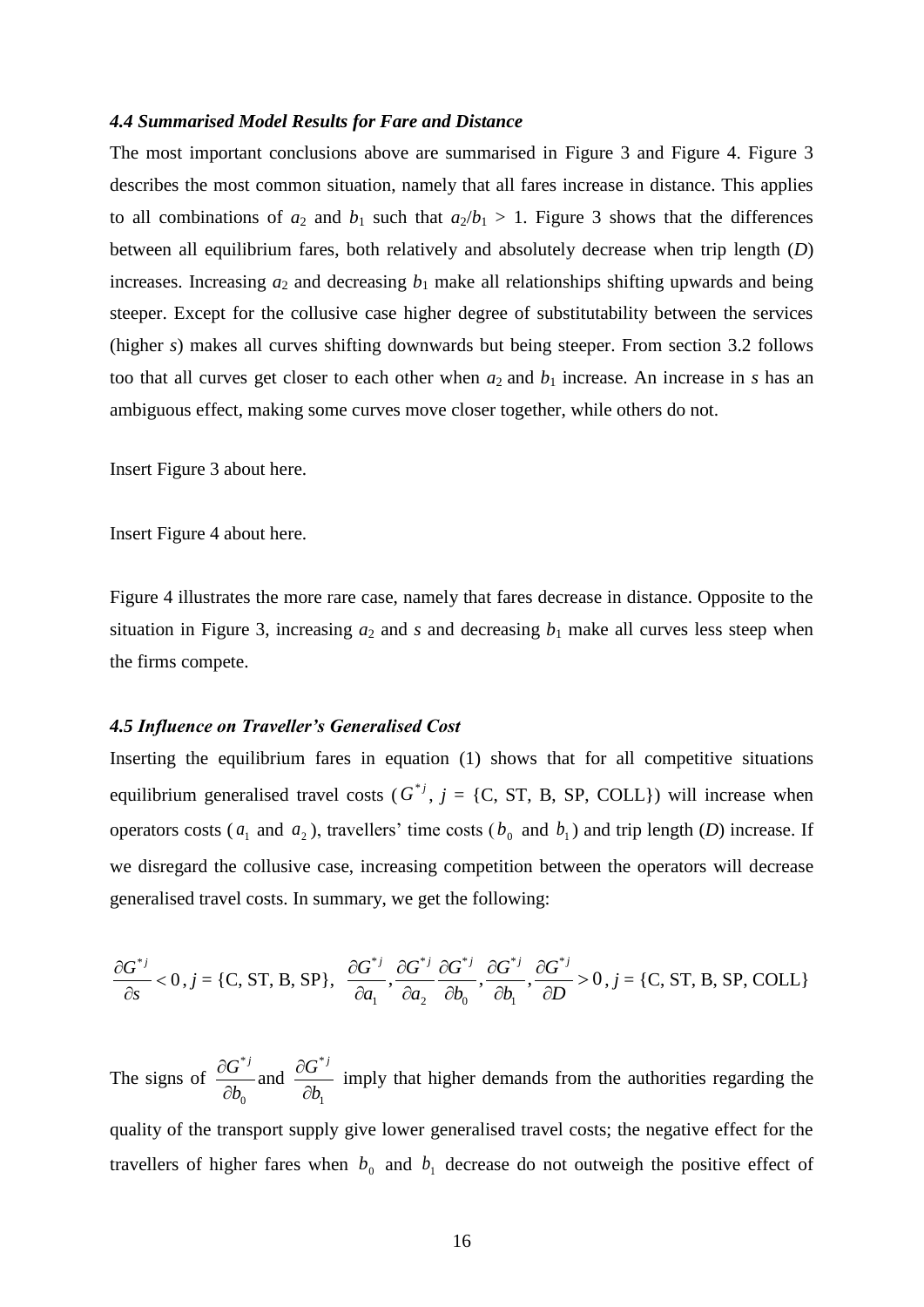reduced time costs. For all competitive situations and for all combinations of  $a_2$ ,  $b_1$  and *s* values we can conclude unambiguously that generalised travel costs will increase with trip length. A closer look at these derivatives shows that when the firms compete, the magnitude

of 
$$
\frac{\partial G^{*j}}{\partial b_0}
$$
 depend on *s* only whilst  $\frac{\partial G^{*j}}{\partial b_1}$  depend on *s* and *D* in the following ways

$$
\partial(\frac{\partial G^{*j}}{\partial b_0})/\partial s\,,\,\partial(\frac{\partial G^{*j}}{\partial b_i})/\partial s > 0\,,\,\partial(\frac{\partial G^{*j}}{\partial b_0})/\partial D = 0\,,\,\partial(\frac{\partial G^{*j}}{\partial b_1})/\partial D > 0\,,\,j = \{C,\,ST,\,B,\,SP\}
$$

Higher demands regarding transport quality ( $b_0$  and  $b_1$  decrease) have, thus, a larger positive effect on travellers' well-being the more alike the perception of the services (*s* increases) and the longer they travel (*D* increases). In the collusive case it is easily inferred that 2 1  $\overline{0}$ \*  $=$  $\hat{o}$  $\hat{o}$ *b*  $G^{*COLL}$ 

and 
$$
\frac{\partial G^{*COL}}{\partial b_1} = \frac{1}{2} D.
$$

1

*X Q*

*Q*

 $\partial$ 

Note that the above results rest upon the assumption that that higher quality demand from the authorities will boost the operators' productivity such that their costs are held constant. This assumption is not unreasonable; in particular for subsidised and/or publically own transport firms X-inefficiency may be present leading to scope for productivity improvements (Button, 2010).<sup>7</sup> If operators' cost increase when quality is raised, the effect on  $G^{*j}$  is ambiguous.<sup>8</sup>

## **5. MODEL RESULTS SEEN IN THE LIGHT OF PREVIOUS NORWEGIAN STUDIES**

In the work carried out by Jørgensen and Preston (2007) parameter values for  $a_2$  and  $b_1$  for the year 2002 are worked out using earlier empirical studies concerning bus transport and car ferry transport in Norway. For bus and ferry, respectively, they estimated that the parameter

<sup>&</sup>lt;sup>7</sup> Jørgensen et al. (1997) estimated, for example, the average inefficiency in the regulated Norwegian bus industry in 1991 to be between 7 % and 14 %.

<sup>&</sup>lt;sup>8</sup> When the firms collude ( $j = \{COLL\}$ ), Jørgensen and Pedersen (2004) conclude that generalised travel costs  $(G^*)$  will decrease (increase) as the quality  $(Q)$  improves when the marginal costs of serving passengers increase less (more) than travellers reductions in generalised costs of the service improvement; that is when  $\frac{2C}{2C}$  < (>) *G C*  $\frac{\partial^2 C}{\partial X \partial Q}$  < (>) –  $\frac{\partial C}{\partial Q}$  $\frac{\partial^2 C}{\partial (s)} < (s) - \frac{\partial G}{\partial (s)}$ .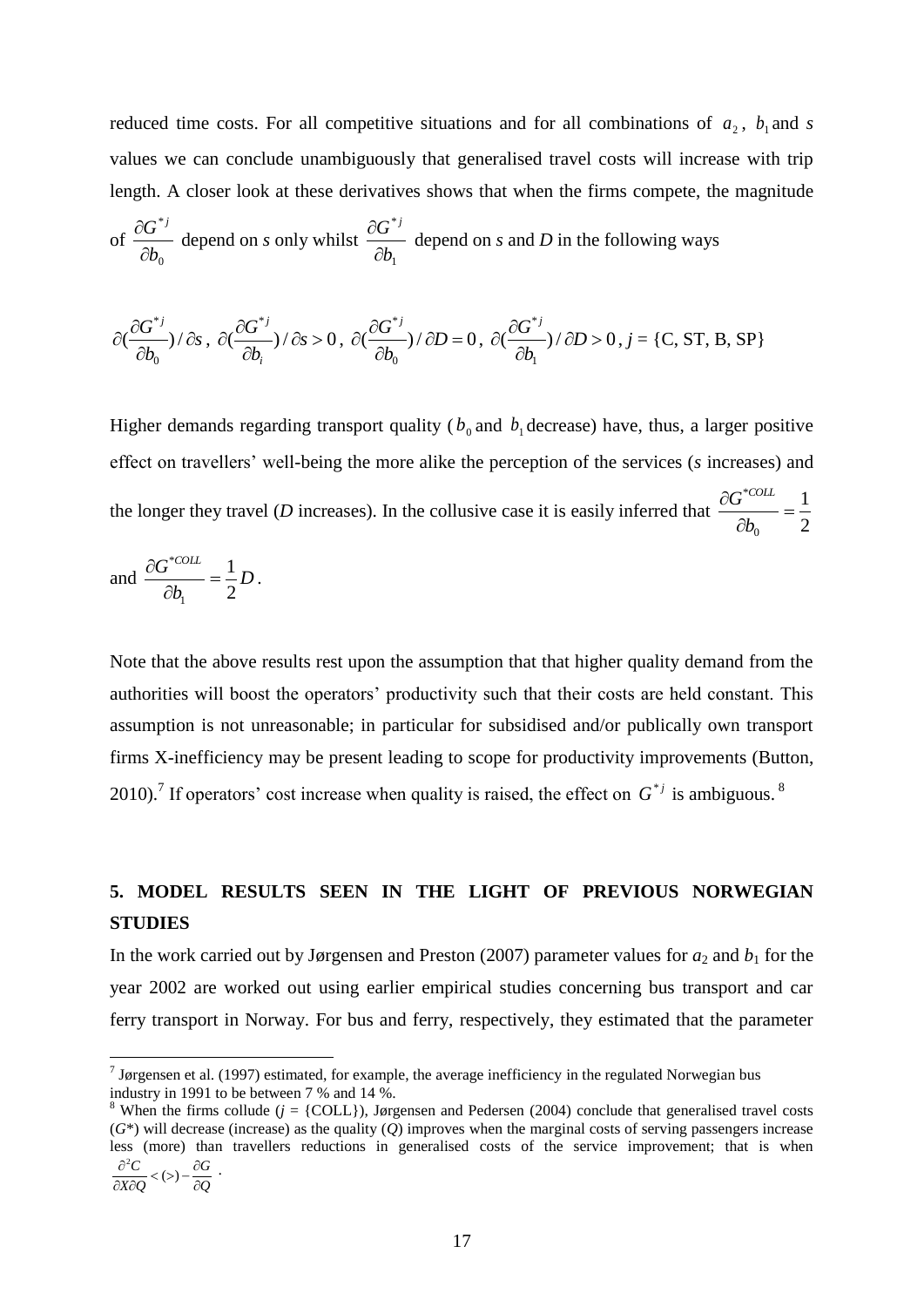values for  $a_2$  are 1.70 NOK<sup>9</sup> and 4.79 NOK and for  $b_1$  are 1.00 NOK and 6.35 NOK. Consequently, the fraction  $a_2/b_1$  is about 1.70 for bus transport and 0.75 for ferry transport.

When relating these findings to Figure 2 we can conclude that bus operators will design a fare system implying increasing fares in distance for all forms of competition and for all degrees of substitutability. For ferry operators, however, fare will decrease with the length of the service when they collude. If they compete and the degree of substitutability between the services is sufficiently high  $(s > 0.4)$ , Figure 2 shows that also ferry fares will be positively related to distance. If the competition between the operators is moderate such that  $s < 0.3$ , fares will decrease with distance for all forms of competition. When the ferry operators offer their services between the same destinations and therefore probably use the same quays, the variation in these services is low both respect to route choice and ferry size. It is, therefore, likely that the services provided by two operators are highly substitutable meaning that the *s*value is high so that fares increase with distance.

Norwegian studies that review the relationships between ordinary fares and travel distance for subsidised domestic bus, ferry, train and air transport in Norway, show close positive relationships for all these modes (Mathisen, 2008b). Bearing in mind that every Norwegian ferry operator meets low competition from other operators such that *s* is low, the above observations seem to be in conflict with the model's conclusions as far as ferry transport is concerned. In that respect it is, however, worth noting that our model assumes profit maximising operators whilst the ferry fares in Norway are set by the central authorities and they have goals that extend beyond profit maximization; for example the well-being of the travellers. It can be deduced that the more weight a single operator (monopolist) places on consumer surplus compared to profits, the positive relationship between fares and trip length will be steeper and the increase in actual fare with distance will approach the marginal costs for the operator of transporting a passenger (car) an extra  $km (a<sub>2</sub>)$ . Using the above mentioned  $a_2$  and  $b_1$  figures for buses and ferries, it can be derived that fares for bus transport always increase with distance irrespective of the weight the bus operator places on profit versus consumer surplus. For ferry transport, fares will increase with distance provided that the

 $\frac{9}{16}$  i  $\geq 8$  Norwegian kroner (NOK). Note that for ferry transport one passenger car is used as the numeraire.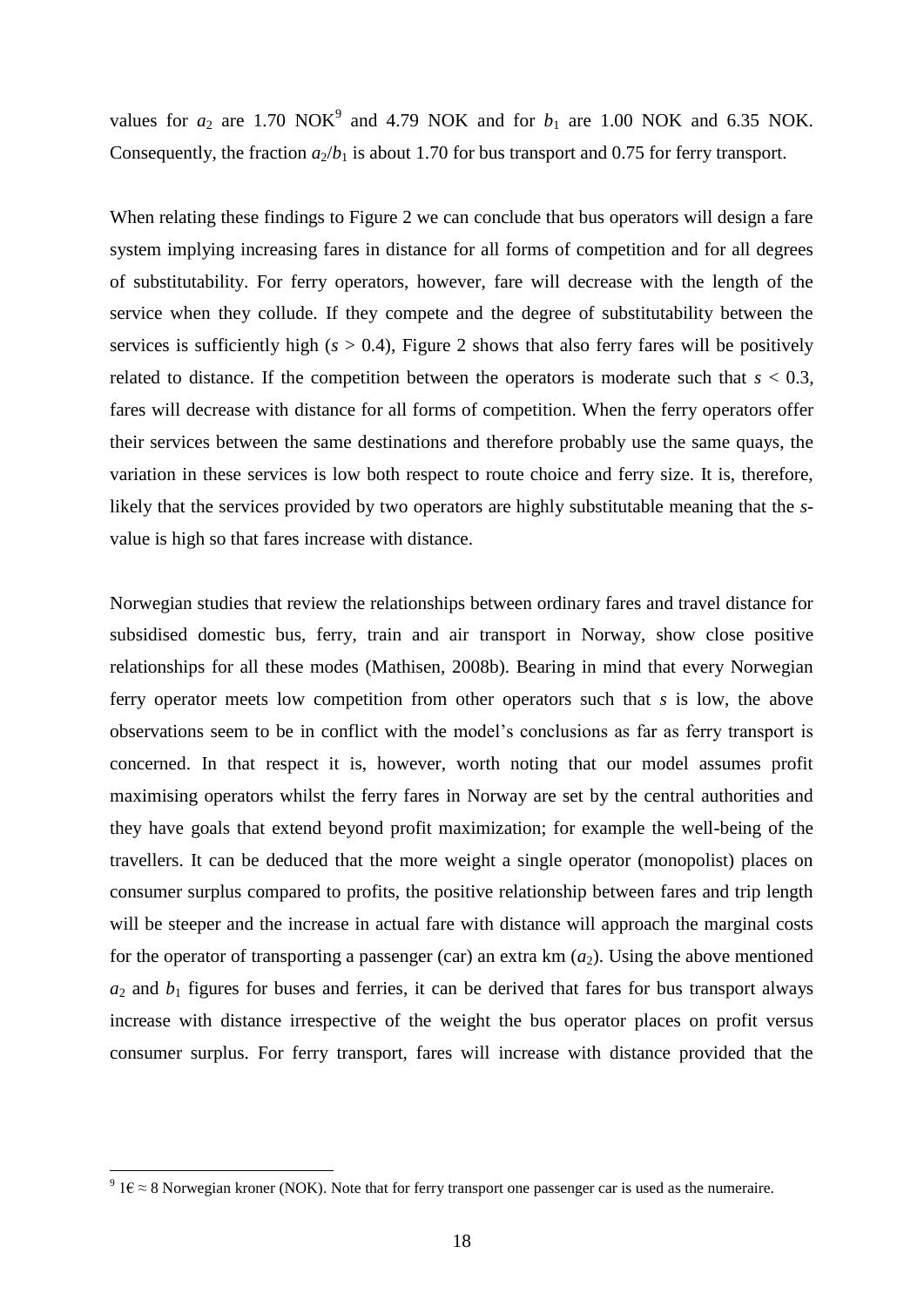single company puts less than four times higher weight on profit than on consumer surplus.<sup>10</sup> A thorough discussion of this matter is given in Jørgensen and Preston (2007).

Historical fares on unregulated air transport between central destinations in Norway support the model's results in the sense that the collusive case gives higher prices than any of the other equilibrium prices above. A survey carried out by Amundsveen (2004) shows, for example, that full fare prices between Oslo and Bodø (802 km) and between Oslo and Tromsø (1115 km) set by the only operator Scandinavian Airlines Systems  $(SAS)^{11}$  prior to 2002 were about 20 % lower one year after it met competition from the entrant low cost air company Norwegian Air Shuttle (NAS). A random check  $(26<sup>th</sup>$  August 2009) on the two companies full fare price offers on these two routes shows that fares increase in distance. For SAS the full fare prices were 2593 NOK and 2793 NOK between Oslo and Bodø and between Oslo and Tromsø, respectively. Similar figures for NAS were 1800 NOK and 1999 NOK. The market share for SAS, measured in seat kms offered, is about 67 % between Oslo and Bodø and about 62 % between Oslo and Tromsø (Norwegian Air Shuttle, 2009).

SAS has, thus, both higher transport production and higher full fare prices than NAS on these two services. These results seen in combination with the models' results above indicate that neither Stackelberg competition nor sequential fare competition are present on these routes. Stackelberg competition implies namely that the leader has highest fare but lowest quantity whilst sequential fare competition implies that the leader has lowest price and highest quantity; that is  $P_1^{*ST} > P_2^{*ST}$ ,  $X_1^{*ST} < X_2^{*ST}$ ,  $P_1^{*SP} < P_2^{*SP}$ ,  $X_1^{*SP} > X_2^{*SP}$ 2 \* 1 \* 2 \* 1 \* 2 \* 1 \* 2  $P_1^{*ST} > P_2^{*ST}$ ,  $X_1^{*ST} < X_2^{*ST}$ ,  $P_1^{*SP} < P_2^{*SP}$ ,  $X_1^{*SP} > X_2^{*SP}$ . The absence of both Stackelberg and sequential fare competition in the Norwegian airline industry is supported from a study of the competitive situation in the industry after its deregulation in 1994, see Salvanes et al. (2003). Their study indicates that the air companies had a semicollusive behaviour; that is they collude in fares and compete in capacities. It is also worth noting that our model assumes that both firms have identical cost structure. This is not true for as far as

<u>.</u>

 $\tau$  is a function of the weight put on profit  $\alpha$  compared to consumer surplus  $(1-\alpha)$ ,  $0.5 \le \alpha \le 1$ , defined by  $\tau = (2\alpha - 1)/\alpha$ .  $\alpha = 1$  and  $\alpha = 0.5$  represent a pure profit maximizing firm and a firm aiming to maximise social surplus, respectively. For ferries  $(a_2 - b_1) > 0$  implies  $\tau < 0.75$ ,  $\alpha < 0.80$  and  $(1 - \alpha) > 0.2$ .

<sup>&</sup>lt;sup>10</sup> According to Jørgensen and Preston (2007) fares increase with distance if  $(a_2 - b_1) > 0 \Rightarrow \frac{a_2}{1} > \tau$  $\overline{1}$  $(a_2 - ib_1) > 0 \Rightarrow \frac{a_2}{b_1}$ *b*  $(a_2 - ib_1) > 0 \Rightarrow \frac{a_2}{b} > \tau$  in which

<sup>&</sup>lt;sup>11</sup> The Norwegian subdivision of Scandinavian Airlines System (SAS) bought the other dominant Norwegian air transport company, Braathen, in 2001 and the two firms cooperated until 2005 when they merged and took the name SAS Braathen. The name was changed back to SAS in 2007.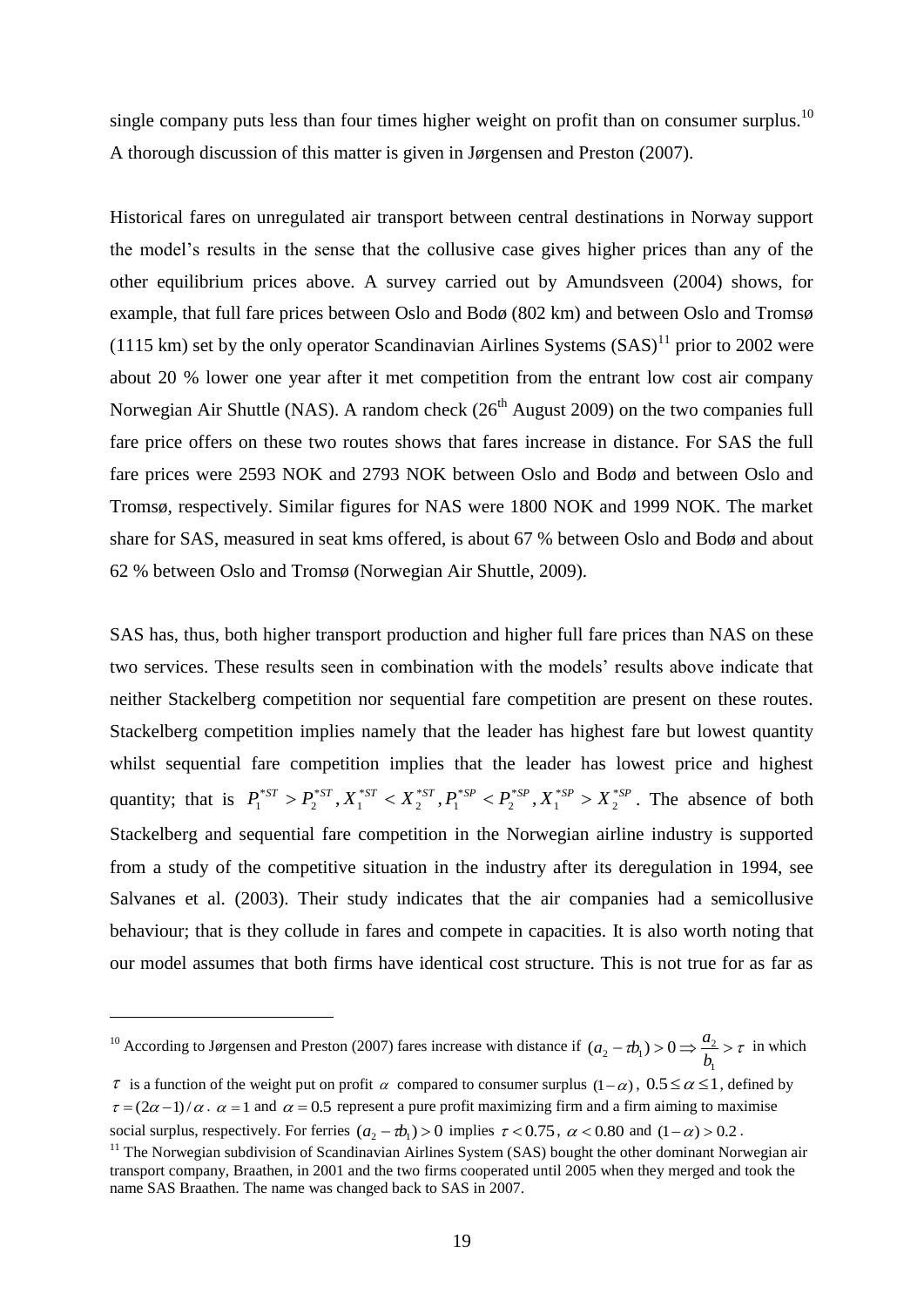SAS and NAS are concerned; NAS is regarded as a low cost company and is run more cost efficiently than SAS.

### **6. CONCLUDING REMARKS**

The main purpose of this paper has been to analyse how the equilibrium fares that arise from Collusion, Cournot, Stackelberg, Bertrand and Price leader-follower competition are linked to: (1) transport operators' costs; (2) the quality of transport supply; (3) the degree of substitutability between the transport services and (4) the trip length. The analysis is carried out by assuming profit maximising transport operators that have identical costs and produce symmetrically substitutable services. Moreover, the quality of transport supply is set by public authorities and, thus, exogenous for the transport operators.

The analysis shows, as expected, that all equilibrium fares increase when the operators' costs increase and when the authorities demand a higher quality of transport supply. If we disregard the Collusion case, more intense competition between the transport firms will decrease fares. The Collusion fare is globally the highest, whilst Cournot competition yields highest fares and Bertrand competition lowest fares when the firms compete. The internal ranking of the equilibrium fares is independent of the firms' costs, the quality of their transport services, the degree of substitutability between their services and trip length. These factors influence, however, the magnitudes of the differences in price values. Less cost efficient firms, lower demands regarding transport quality and longer trip lengths will reduce the differences between all equilibrium fares. On the other hand, more substitutable services (higher value of *s*) will increase fare gaps across different market situations; the gap between fares under quantity competition and fare competition is especially affected.

A more in-depth look at the relationships between equilibrium fares and trip length shows that all competitive situations imply increasing relationships between fares and travel distance when the costs for the operators of transporting a passenger an extra km exceed each passenger's time costs of travelling another km; that is when  $(a_2-b_1) > 0$  or  $(a_2/b_1) > 1$ . When  $(a_2-b_1) < 0$ , fares are decreasing in distance when the firms collude. Also when the firms compete, fares may decrease with trip length when the competition between them is fairly low. Moreover, fares that increase with trip length are more likely under fare (price)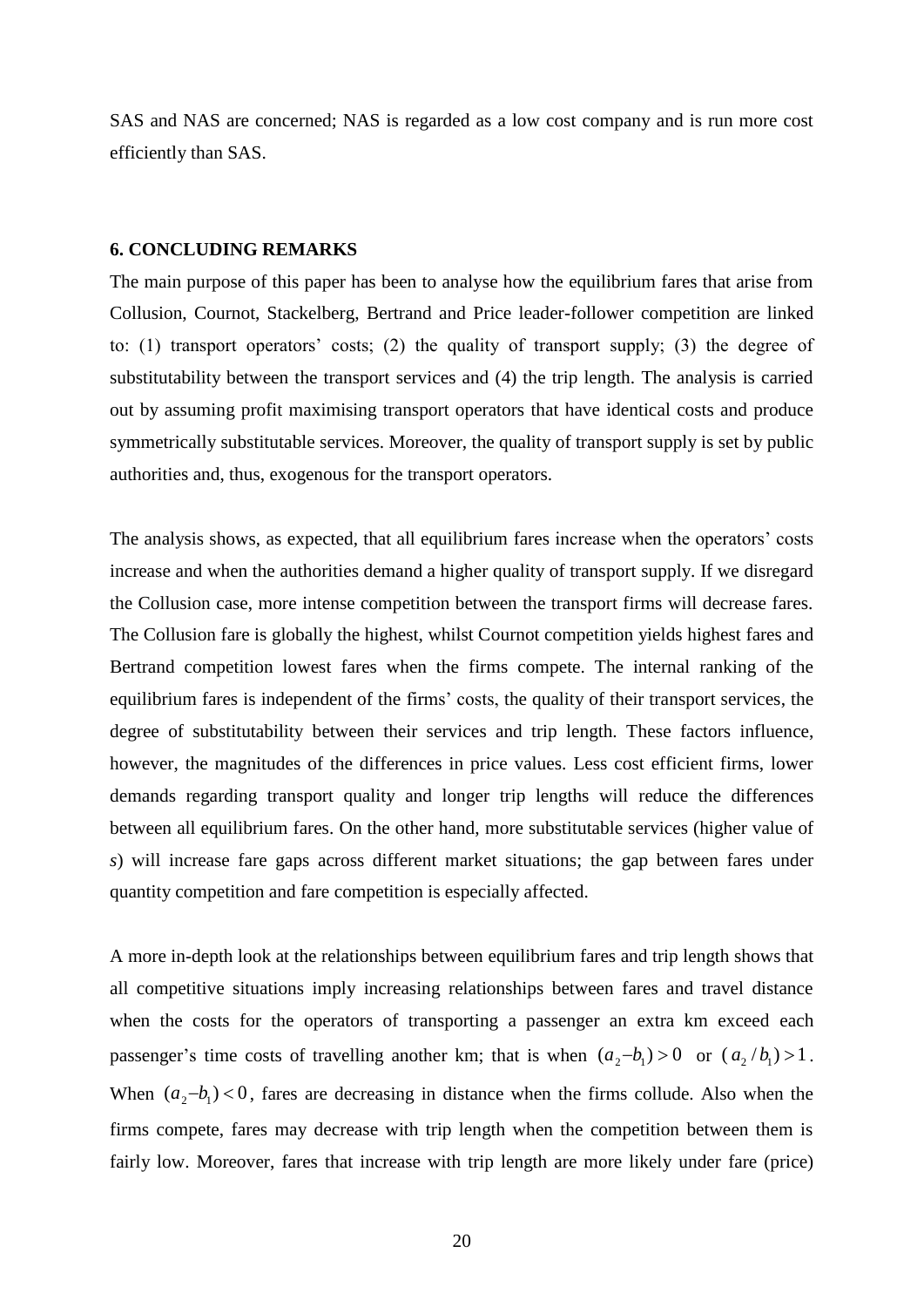competition than under quantity competition. It is, thus, worth noting that the model's results do not rule out that fares may decrease in distance when both the  $a_2/b_1$  ratio and *s* value are sufficiently low. Hence, the probability for decreasing fares with distance raises if a transport mode is slow and holds passengers with high time costs (high  $b<sub>l</sub>$  value), differs significantly from the alternatives (*s* low) and has low costs of transporting passengers an extra km (a<sub>2</sub>low). Since empirical studies from Norway show positive relationships between fares and travel distance both for regulated and unregulated transport services, such combinations of the  $a_2, b_1$  and *s* parameters are probably rare.

Given  $a_2$ ,  $b_1$  and  $s$  values such that all equilibrium fares increase in distance, increasing costs of transporting a passenger an extra km and higher demands regarding transport quality, result in steeper relationships between all equilibrium fares and trip length. Except for the collusive case, all fares increase faster according to trip length the more intense the firms compete. Fares under quantity competition are less dependent on trip length than under price competition implying that all equilibrium fares get closer as travel distance increases. Increasing  $a_2$ ,  $b_1$  and  $s$  values also result in how much travel distance influences equilibrium fares.

The above relationships between all equilibrium fares and travel distance result in positive relationships between generalised travel cost and trip length for all positive values of  $a_2$ ,  $b_1$ and *s*. Since all aspects with transport quality captured in generalised travel costs are equal for both operators, ranking of these costs are in accordance with the fare rankings; that is Collusion gives highest generalised costs and Bertrand lowest generalised costs etc. Given that higher demands from the authorities regarding transport quality not will increase the operators' costs but improve their productivity<sup>12</sup>, we can conclude unambiguously that generalised travel costs will be reduced. Hence, such transport policy initiatives will benefit the transport users.

To sum up, the competitive situation between transport firms has higher importance on fares and thereby on passengers' generalised travel costs, the more productive the firms are, the higher demands the authorities set regarding the quality of transport supply and, broadly

<u>.</u>

 $12$  It is not unreasonable to believe that increased quality demands from the authorities will give the operators incentives to boost their efficiency.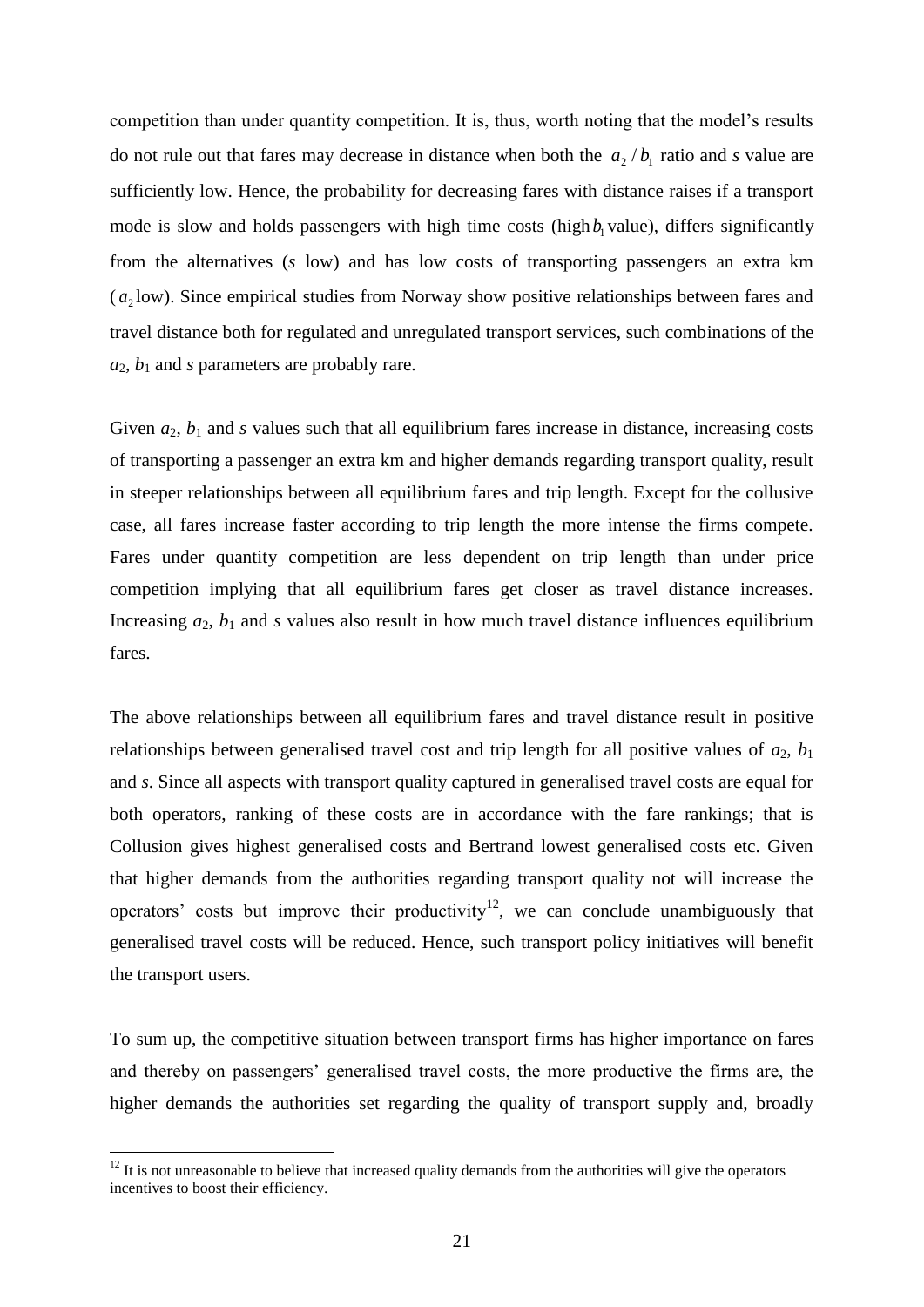speaking, the more substitutable services they produce. This suggests, for example, that it is more important for the transport users that collusion is hindered when operators' productivity is high, passengers' time costs are low (fast speed modes) and competition is high. Since passengers' time costs in general have increased over time due to rises in income, the way the transport firms compete has become more important for the transport users. Another important finding is that the competitive situation exerts more influence on fares, both absolutely and relatively, on shorter trips than on longer trips. Transport regulators should, thus, focus most on the organisation of transport supply on short routes. Higher productivity among the transport firms, higher degree of substitutability between their services and lower demands regarding transport quality makes the latter recommendation even more relevant.

## **ACKNOWLEDGEMENTS**

We would like to thank the anonymous referees of this journal for their valuable comments.

### **REFERENCES**

Amundsveen, R. (2004) Hva betyr konkurranse for effektiviteten i flyrutemarkedet? Master thesis, Bodø Graduate School of Business.

Banister, D., Berechman, J., De Rus, G. (1992) Competitive regimes within the European bus industry: Theory and practice. *Transportation Research Part A* 26, 167-178.

Beesley, M.E. (1990) Collusion, predation and merger in the UK bus industry. *Journal of Transport Economics and Policy* 24, 295-310.

Button, K. (2010) *Transport Economics*, 3 ed. Edward Elgar, Cheltenham, UK.

Carlton, D.W., Perloff, J.M. (2005) *Modern industrial organization*, 4th ed. Pearson/Addison Wesley, Boston.

Clark, D.J., Jørgensen, F., Pedersen, P.A. (2009) Strategic interactions between transport operators with several goals. *Journal of Transport Economics and Policy* 43, 1-15.

Frank, R.H. (2010) *Microeconomics and behavior*. McGraw-Hill/Irwin, New York.

Hensher, D.A., Stanley, J. (2003) Performance-based quality contracts in bus service provision. *Transportation Research Part A - Policy and Practice* 37, 519–538.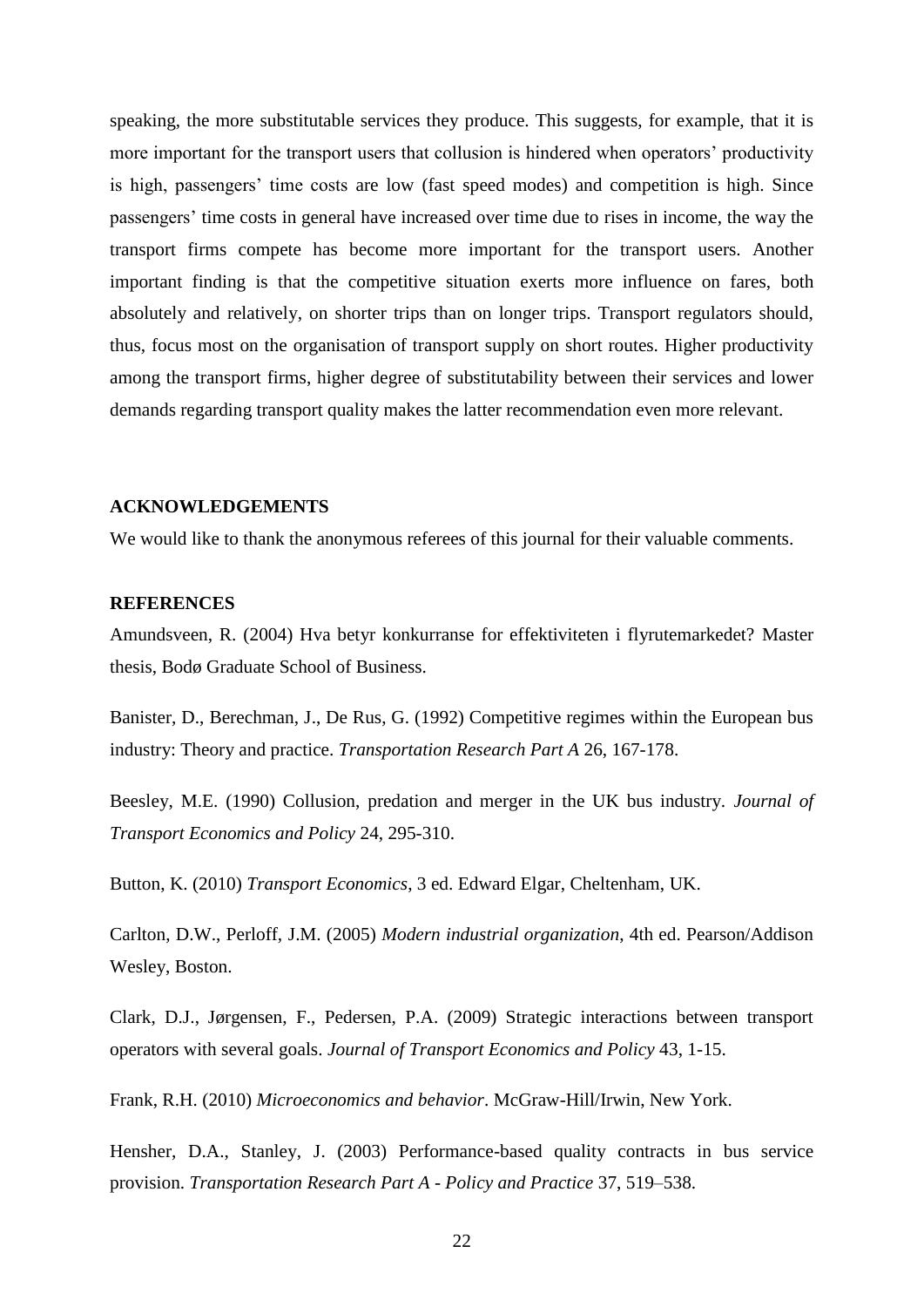Häckner, J. (2000) A note on price and quantity competition in differentiated oligopolies. *Journal of Economic Theory* 93, 233-239.

Jørgensen, F., Pedersen, H., Solvoll, G. (2004) Ramsey pricing in practice: the case of the Norwegian ferries. *Transport Policy* 11, 205–214.

Jørgensen, F., Pedersen, P. (2004) Travel distance and optimal transport policy. *Transportation Research Part B - Methodological* 38, 415–430.

Jørgensen, F., Pedersen, P.A., Volden, R. (1997) Estimating the inefficiency in the Norwegian bus industry from stochastic cost frontier models. *Transportation* 24, 421–433.

Jørgensen, F., Preston, J. (2003) Estimating bus operators' short-run, medium-term and longrun marginal costs. *International Journal of Transport Economics* XXX, 3–24.

Jørgensen, F., Preston, J. (2007) The relationship between fare and travel distance. *Journal of Transport Economics and Policy* 41, 451–468.

Mathisen, T.A. (2008a) Marginal Costs and Capacity Utilization: Calculating Short-Run, Medium-Term, and Long-Run Marginal Costs in the Ferry Industry. *International Journal of Transport Economics* XXXV, 373-389.

Mathisen, T.A. (2008b) Public Passenger Transport in Norway. Regulation, Operators' Cost Structure and Passengers' Travel Costs. Ph.D. thesis no. 16, Bodø Graduate School of Business.

Nash, C.A. (1993) British Bus Deregulation. *The Economic Journal* 103, 1042-1049.

Nash, C.A. (2005) Privatization in transport. *Handbook of transport strategy, policy and institutions* eds Button, K., Hensher, D.A. Elsevier, Amsterdam, pp. 97–113.

Norwegian Air Shuttle (2009) Interim report Q2 2009.

Paulley, N., Balcombe, R., Mackett, R., Titheridge, H., Preston, J., Wardman, M., Shires, J., White, P. (2006) The demand for public transport: the effects of fares, quality of service, income and car ownership. *Transport Policy* 13, 295–306.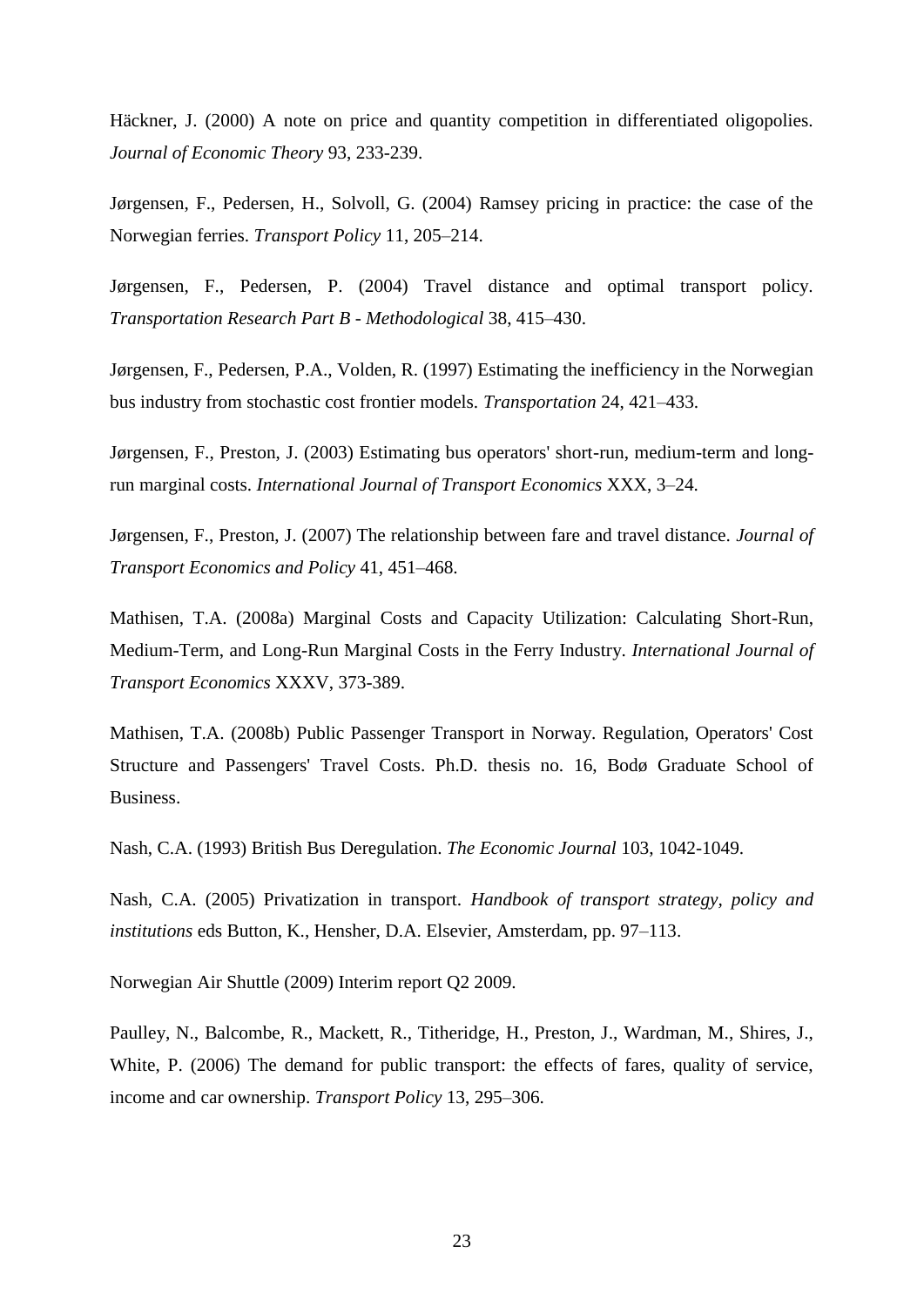Pedersen, P.A. (1999) Strategical Interactions Within Transport Markets. *Selected Proceedings of the Eight World Conference on Transport Research* eds Meersman, H., E. van de Vorde, Winkelmans, W., pp. 611-622.

Pels, E., Rietveld, P. (2000) Cost functions in transport. *Handbook of transport modelling* eds Button, K., Hensher, D.A. Pergamon, Amsterdam, pp. 321–333.

Preston, J. (2005) Tendering of services. *Handbook of transport strategy, policy and institutions* eds Button, K., Hensher, D.A. Elsevier, Amsterdam, pp. 65–81.

Preston, J., Whelan, G., Wardman, M. (1999) An analysis of the potential for on-track competition in the British passenger rail industry. *Journal of Transport Economics and Policy* 33, 77-94.

Salvanes, K.G., Steen, F., Sørgard, L. (2003) Collude, Compete, or Both? Deregulation in the Norwegian Airline Industry. *Journal of Transport Economics and Policy* 37, 383-416.

Sanner, H. (2007) Bertrand competition can yield higher prices than monopoly. *Bulletin of Economic Research* 59, 247-254.

Singh, N., Vives, X. (1984) Price and quantity competition in a differentiated duopoly. *The RAND Journal of Economics* 15, 546-554.

Tsai, F.M., Chien, S.I.J., Spasovic, L.N. (2008) Optimizing distance-based fares and headway of an intercity transportation system with elastic demand and trip length differentiation. *Transportation Research Record* 2089, 101-109.

van Reven, P. (2003) *Competition in scheduled transport*. PhD thesis Erasmus University Rotterdam, TRAIL thesis series. Eburon, Delft.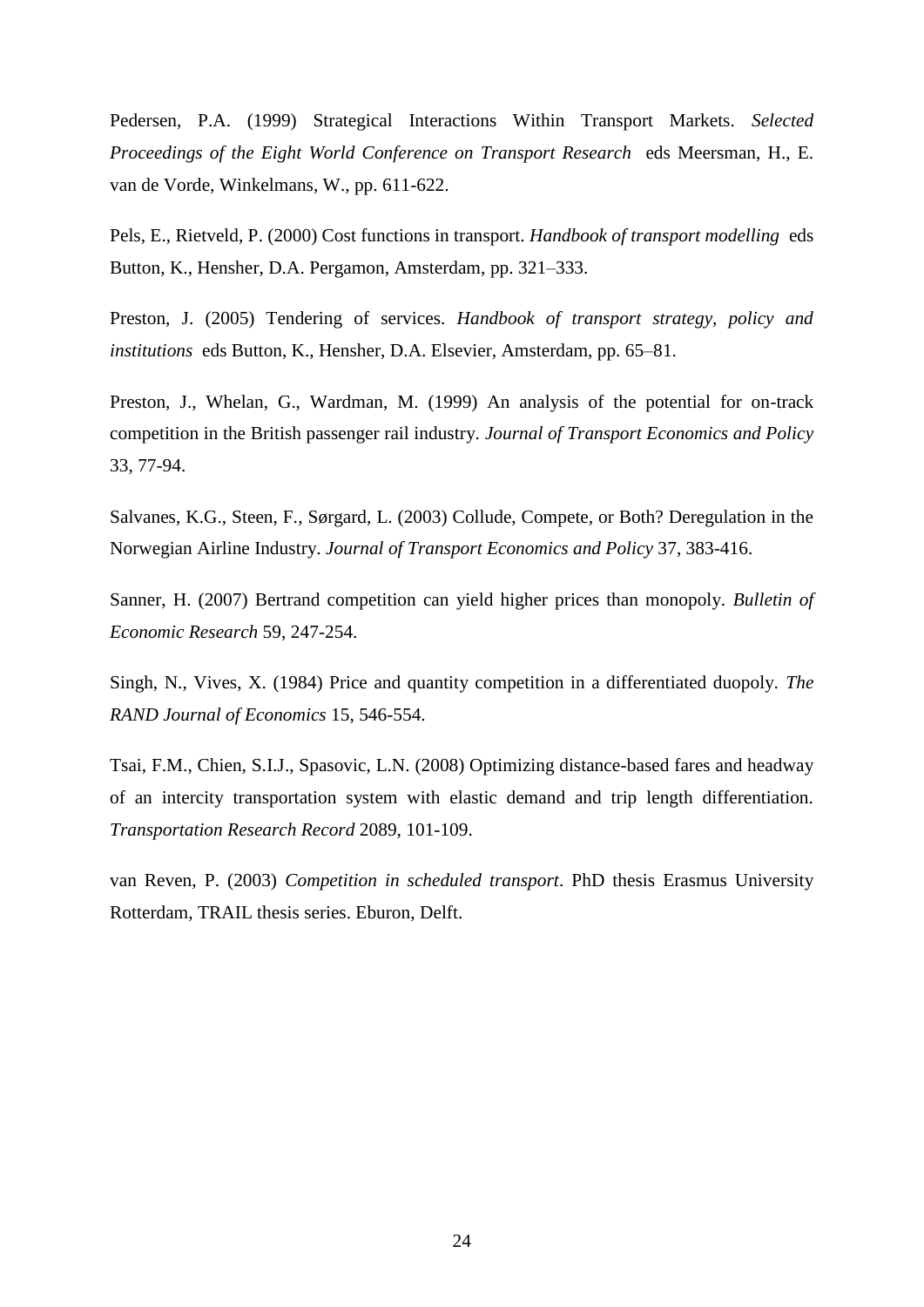## **APPENDIX**

11

The profit functions for the different types of competition with corresponding first- and second order derivatives with respect to distance are presented in this appendix. The positive restrictions on the equilibrium quantities imply that  $(a_1 + b_0 + Da_2 + Db_1 - 1) < 0$ .

## **Cournot competition (using eq. (10) in eq. (9))**

$$
\pi^{*c} = \frac{1}{(s+2)^2} (-a_0s - 4a_0s + D^2a_2^2 + 2D^2a_2b_1 + D^2b_1^2 + 2Da_1a_2 + 2Da_1b_1 + 2Da_2b_0 - 2Da_2 + 2Db_0b_1 - 2Db_1 + a_1^2 + 2a_1b_0 - 2a_1 + b_0^2 - 2b_0 - 4a_0 + 1)
$$

$$
\frac{\partial \pi^{*c}}{\partial D} = 2 \frac{a_2 + b_1}{(s+2)^2} (a_1 + b_0 + Da_2 + Db_1 - 1) < 0
$$

$$
\frac{\partial^2 \pi^{*c}}{\partial D^2} = 2 \frac{(a_2 + b_1)^2}{(s+2)^2} > 0
$$

## **Stackelberg competition (using eq. (11) in eq. (9))**

*Leader's profit:*

$$
\pi_1^{*ST} = -\frac{1}{8s^2 - 16}(s^2a_1^2 - 16a_0 - 8a_1 - 8b_0 - 4s + s^2b_0^2 + 8sa_1 + 8sb_0 + 4a_1^2 + 4b_0^2 + 4D^2a_2^2 + 4D^2b_1^2
$$
  
\n
$$
-8Da_2 - 8Db_1 + 8a_1b_0 + 8s^2a_0 - 4sa_1^2 - 2s^2a_1 - 4sb_0^2 - 2s^2b_0 + s^2 + 2s^2a_1b_0 + 8D^2a_2b_1 - 4sD^2a_2^2
$$
  
\n
$$
-4sD^2b_1^2 + 8sDa_2 + 8sDb_1 - 8sa_1b_0 + 8Da_1a_2 + 8Da_1b_1 + 8Da_2b_0 + 8Db_0b_1 + s^2D^2a_2^2 + s^2D^2b_1^2
$$
  
\n
$$
-2s^2Da_2 - 2s^2Db_1 + 2s^2Da_1a_2 + 2s^2Da_1b_1 + 2s^2Da_2b_0 - 8sD^2a_2b_1 + 2s^2Db_0b_1 + 2s^2Da_2b_1 - 8sDa_1a_2
$$
  
\n
$$
-8sDa_1a_2 - 8sDa_1b_0 - 8sDb_0b_1 + 4)
$$

$$
\frac{\partial \pi_1^{*ST}}{\partial D} = -\frac{a_2 + b_1}{4s^2 - 8}(s - 2)^2 (a_1 + b_0 + Da_2 + Db_1 - 1) < 0
$$
  

$$
\frac{\partial^2 \pi_1^{*ST}}{\partial D^2} = -\frac{(a_2 + b_1)^2}{4s^2 - 8}(s - 2)^2 > 0
$$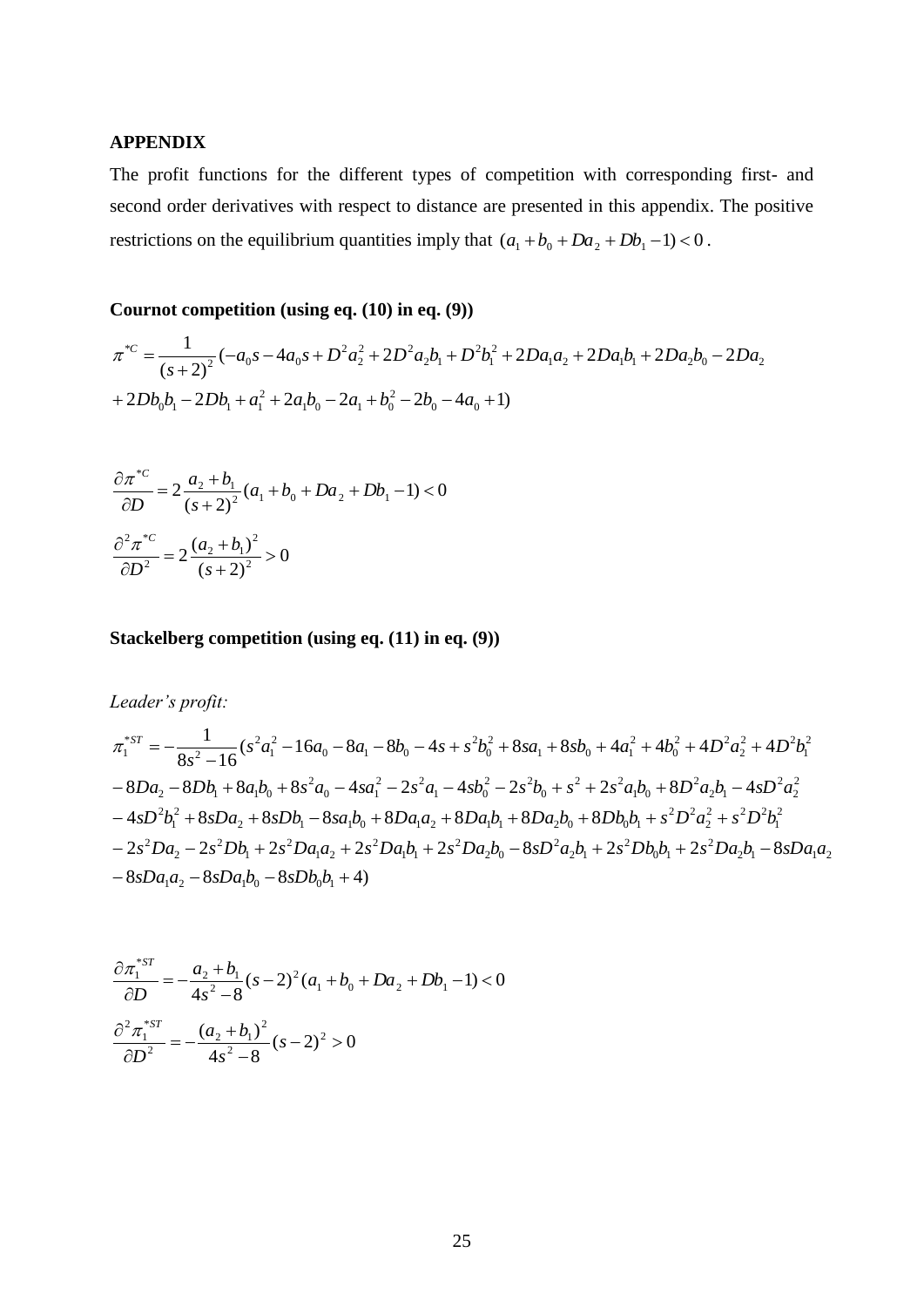*Follower's profit:*

$$
\pi_{2}^{*ST} = \frac{1}{16s^{4} - 64s^{2} + 64} (4s^{3}a_{1}^{2} - 64a_{0} - 32a_{1} - 32b_{0} - 4s^{2}a_{1}^{2} - 4s^{2}b_{0}^{2} - 16s + 4s^{3}b_{0}^{2} + s^{4}a_{1}^{2} + s^{4}b_{0}^{2}
$$
  
+32sa<sub>1</sub> + 32sb<sub>0</sub> + 16a<sub>1</sub><sup>2</sup> + 16b<sub>0</sub><sup>2</sup> + 16D<sup>2</sup>a<sub>2</sub><sup>2</sup> + 16D<sup>2</sup>b<sub>1</sub><sup>2</sup> - 32Da<sub>2</sub> - 32b<sub>1</sub> + 32a<sub>1</sub>b<sub>0</sub> + 64s<sup>2</sup>a<sub>0</sub> - 16sa<sub>1</sub><sup>2</sup>  
+ 8s<sup>2</sup>a<sub>1</sub> - 16sb<sub>0</sub><sup>2</sup> + 8s<sup>2</sup>b<sub>0</sub> - 8s<sup>3</sup>a<sub>1</sub> - 16s<sup>4</sup>a<sub>0</sub> - 8s<sup>3</sup>b<sub>0</sub> - 2s<sup>4</sup>a<sub>1</sub> - 2s<sup>4</sup>b<sub>0</sub> - 4s<sup>2</sup> + 4s<sup>3</sup> + s<sup>4</sup> - 8s<sup>2</sup>a<sub>1</sub>b<sub>0</sub>  
+ 8s<sup>3</sup>a<sub>1</sub>b<sub>0</sub> + 2s<sup>4</sup>a<sub>1</sub>b<sub>0</sub> + 32D<sup>2</sup>a<sub>2</sub>b<sub>1</sub> - 16sD<sup>2</sup>a<sub>2</sub><sup>2</sup> - 16sD<sup>2</sup>b<sub>1</sub><sup>2</sup> + 32sDa<sub>2</sub> + 32sDb<sub>1</sub> - 32sa<sub>1</sub>b<sub>0</sub> + 32Da<sub>1</sub>a<sub>2</sub>  
+ 32Da<sub>1</sub>b<sub>1</sub> + 32Da<sub>2</sub>

$$
\frac{\partial \pi_2^{sST}}{\partial D} = \frac{a_2 + b_1}{8s^4 - 32s^2 + 32} (s^2 + 2s - 4)^2 (a_1 + b_0 + Da_2 + Db_1 - 1) < 0
$$
  

$$
\frac{\partial^2 \pi_2^{sST}}{\partial D^2} = \frac{(a_2 + b_1)^2}{8s^4 - 32s^2 + 32} (s^2 + 2s - 4)^2 > 0
$$

**Bertrand competition (using eq. (12) in eq. (9))**  
\n
$$
\pi^{*B} = -\frac{1}{(s+1)(s-2)^2} (a_0 s^3 - 3a_0 s + sD^2 a_2^2 + 2sD^2 a_2 b_1 + sD^2 b_1^2 + 2sD a_1 a_2 + 2sD a_1 b_1
$$
\n
$$
+ 2sD a_2 b_0 - 2sD a_2 + 2sD b_0 b_1 - 2sD b_1 + s a_1^2 + 2s a_1 b_0 - 2s a_1 + s b_0^2 - 2s b_0 + s
$$
\n
$$
- D^2 a_2^2 - 2D^2 a_2 b_1 - D^2 b_1^2 - 2D a_1 a_2 - 2D a_1 b_1 - 2D a_2 b_0 + 2D a_2 - 2D b_0 b_1 + 2D b_1 - a_1^2
$$
\n
$$
- 2a_1 b_0 + 2a_1 - b_0^2 + 2b_0 + 4a_0 - 1)
$$

$$
\frac{\partial \pi^{*B}}{\partial D} = -2(a_2 + b_1) \frac{s-1}{(s+1)(s-2)^2} (a_1 + b_0 + Da_2 + Db_1 - 1) < 0
$$

$$
\frac{\partial^2 \pi^{*B}}{\partial D^2} = -2(a_2 + b_1)^2 \frac{s-1}{(s+1)(s-2)^2} > 0
$$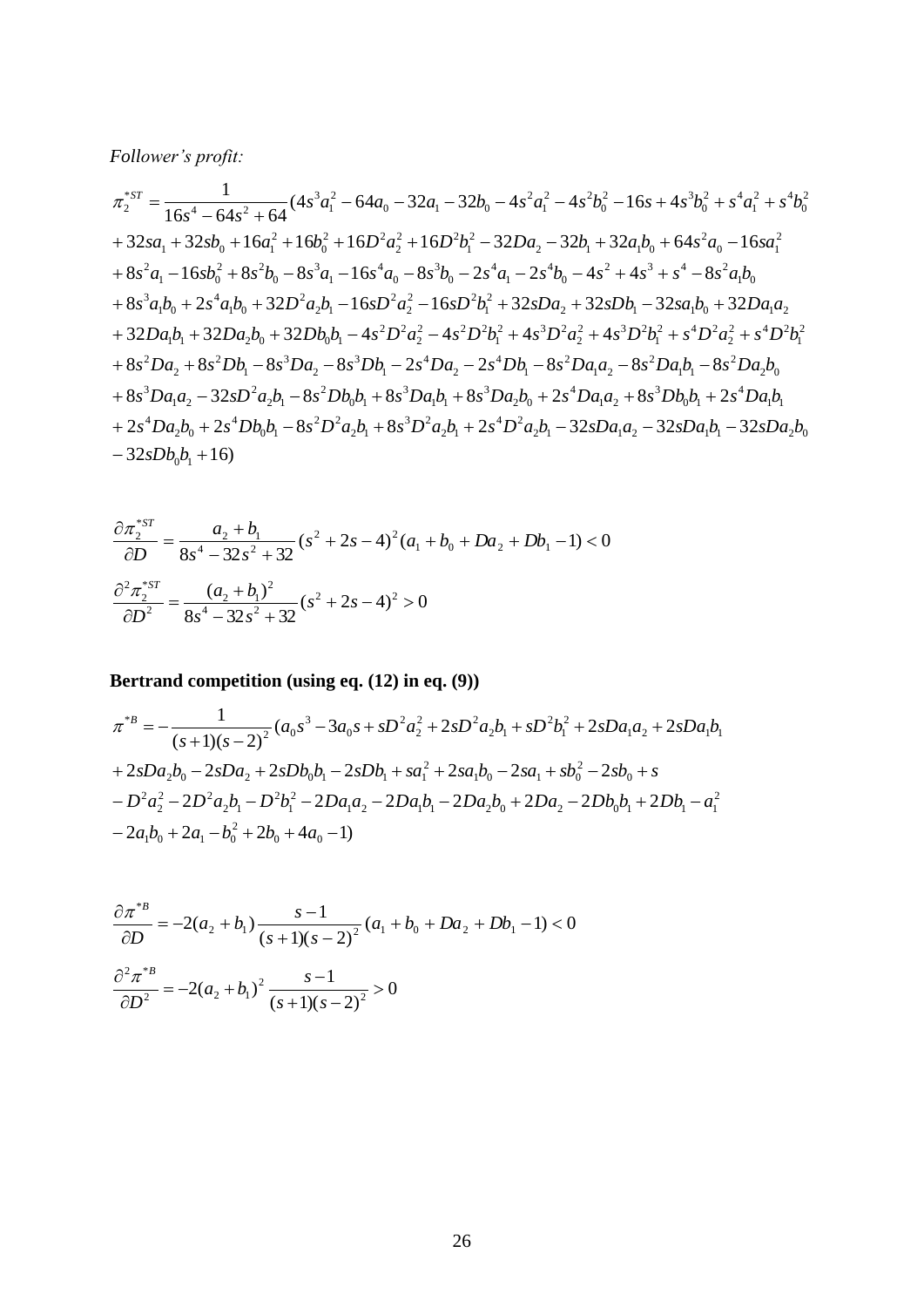## **Sequential fare competition (using eq. (13) in eq. (9))**

*Leader's profit*

$$
\pi_1^{*SP} = \frac{1}{8s^3 + 8s^2 - 16s - 16} (16a_0 + 8a_1 + 8b_0 + 3s^2a_1^2 + 3s^2b_0^2 + s^3a_1^2 + s^3b_0^2 + 16sa_0 - 4a_1^2 - 4b_0^2
$$
  
\n
$$
- 4D^2a_2^2 - 4D^2b_1^2 + 8Da_2 + 8Db_1 - 8a_1b_0 - 8s^2a_0 - 6s^2a_1 - 8s^3a_0 - 6s^2b_0 - 2s^3a_1 - 2s^3b_0 + 3s^2 + s^3
$$
  
\n
$$
+ 6s^2a_1b_0 + 2s^3a_1b_0 - 8D^2a_2b_1 - 8Da_1a_2 - 8Da_1b_1 - 8Da_2b_0 - 8Db_0b_1 + 3s^2D^2a_2^2 + 3s^2D^2b_1^2
$$
  
\n
$$
+ s^3D^2a_2^2 + s^3D^2a_1^2 - 6s^2Da_2 - 6s^2Db_1 - 2s^3Da_2 - 2s^3Db_1 + 6s^2Da_1a_2 + 6s^2Da_1b_1 + 6s^2Da_2b_0
$$
  
\n
$$
+ 2s^3Da_1a_2 + 6s^3Db_0b_1 + 2s^3Da_1b_1 + 2s^3Da_2b_0 + 2s^3Db_0b_1 + 6s^2D^2a_2b_1 + 2s^3D^2a_2b_1 - 4)
$$

$$
\frac{\partial \pi_1^{*SP}}{\partial D} = (a_2 + b_1)(s - 1) \frac{(s + 2)^2}{4s^3 + 4s^2 - 8s - 8} (a_1 + b_0 + Da_2 + Db_1 - 1) < 0
$$
  

$$
\frac{\partial^2 \pi_1^{*SP}}{\partial D^2} = (a_2 + b_1)^2 (s - 1) \frac{(s + 2)^2}{4s^3 + 4s^2 - 8s - 8} > 0
$$

*Follower's profit*

$$
\pi_{2}^{*SP} = -\frac{1}{16s^{5} + 16s^{4} - 64s^{3} - 64s^{2} + 64s + 64} (64a_{0} + 32a_{1} + 32b_{0} + 20s^{2}a_{1}^{2} + 20s^{2}b_{0}^{2} - 5s^{4}a_{1}^{2}
$$
  
\n
$$
-5s^{4}b_{0}^{2} + s^{5}a_{1}^{2} + s^{5}b_{0}^{2} + 64sa_{0} - 16a_{1}^{2} - 16b_{0}^{2} - 16D^{2}a_{2}^{2} - 16D^{2}b_{1}^{2} + 32Da_{2} + 32Db_{1} - 32a_{1}b_{0} - 64s^{2}a_{0}
$$
  
\n
$$
-40s^{2}a_{1} - 64s^{3}a_{0} - 40s^{2}b_{0} + 16s^{4}a_{0} + 10s^{4}a_{1} + 16s^{5}a_{0} + 10s^{4}b_{0} - 2s^{5}a_{1} - 2s^{5}b_{0} + 20s^{2} - 5s^{4} + s^{5}
$$
  
\n
$$
+40s^{2}a_{1}b_{0} - 10s^{4}a_{1}b_{0} + 2s^{5}a_{1}b_{0} - 32D^{2}a_{2}b_{1} - 32Da_{1}a_{2} - 32Da_{1}b_{1} - 32Da_{2}b_{0} - 32b_{0}b_{1} + 20s^{2}D^{2}a_{2}^{2}
$$
  
\n
$$
+20s^{2}D^{2}b_{1}^{2} - 5s^{4}D^{2}a_{2}^{2} - 5s^{4}D^{2}b_{1}^{2} + s^{5}D^{2}a_{2}^{2} + s^{5}D^{2}b_{1}^{2} - 40s^{2}Da_{2} - 40s^{2}Db_{1} + 10s^{4}Da_{2} + 10s^{4}Db_{1}
$$
  
\n
$$
-2s^{5}Da_{2} - 2s^{5}Db_{1} + 40s^{2}Da_{1}a_{2} + 40s^{2}Da_{1}b_{1} + 40
$$

$$
\frac{\partial \pi_2^{*SP}}{\partial D} = -(a_2 + b_1)(s - 1) \frac{(-s^2 + 2s + 4)^2}{8s^5 + 8s^4 - 32s^3 - 32s^2 + 32s + 32}(a_1 + b_0 + Da_2 + Db_1 - 1) < 0
$$

$$
\frac{\partial^2 \pi_2^{*SP}}{\partial D^2} = -(a_2 + b_1)^2(s - 1) \frac{(-s^2 + 2s + 4)^2}{8s^5 + 8s^4 - 32s^3 - 32s^2 + 32s + 32} > 0
$$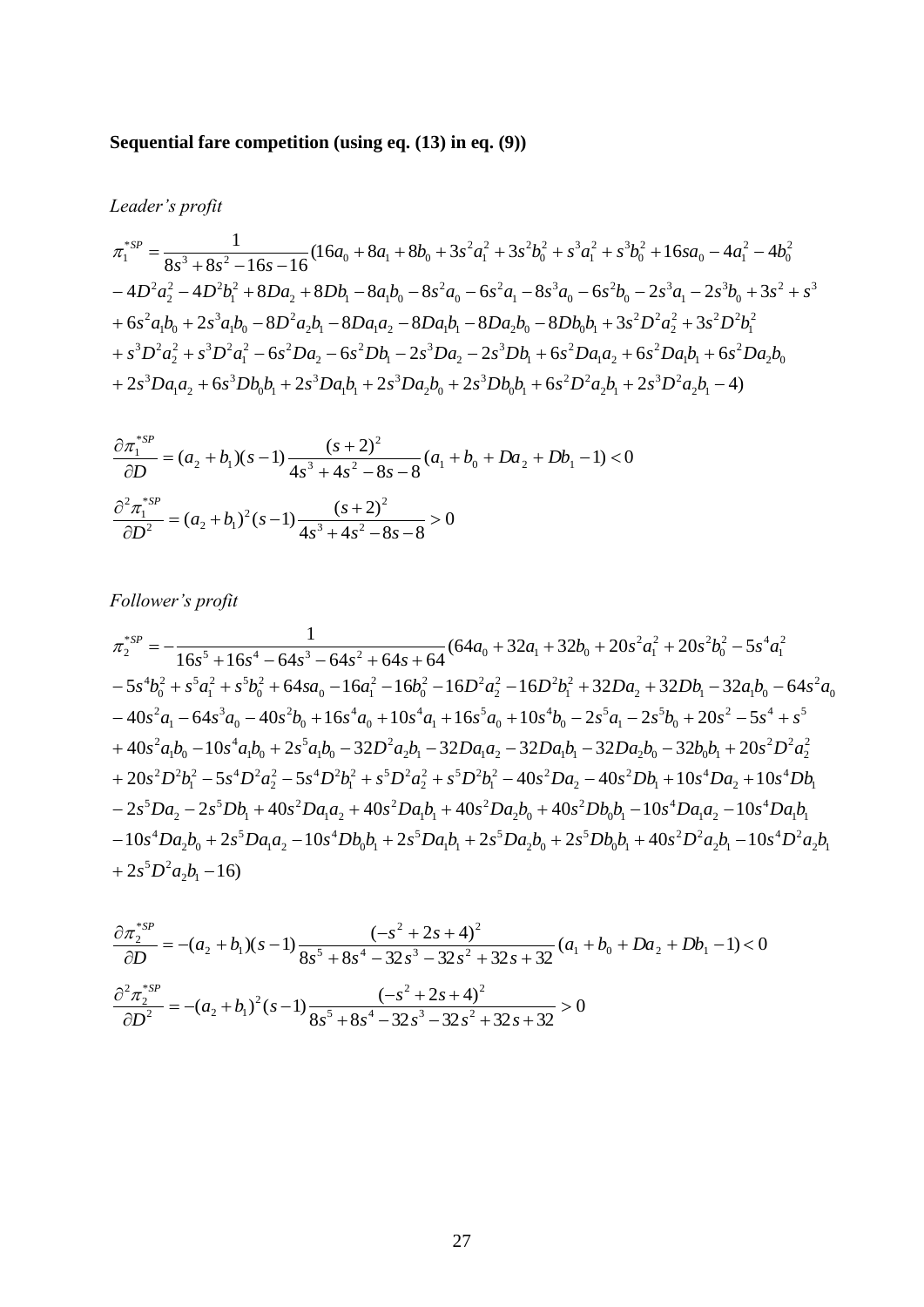# **Collusion (using eq. (14) in eq. (9))**

$$
\pi^{*COL} = \frac{1}{4s+4} (D^2 a_2^2 + 2D^2 a_2 b_1 + D^2 b_1^2 + 2D a_1 a_2 + 2D a_1 b_1 + 2D a_2 b_0 - 2D a_2 + 2D b_0 b_1
$$
  
- 2Db<sub>1</sub> + a<sub>1</sub><sup>2</sup> + 2a<sub>1</sub>b<sub>0</sub> - 2a<sub>1</sub> + b<sub>0</sub><sup>2</sup> - 2b<sub>0</sub> - 4a<sub>0</sub> - 4sa<sub>0</sub> + 1)

$$
\frac{\partial \pi^{*COL}}{\partial D} = \frac{1}{2s+2} (a_2 + b_1)(a_1 + b_0 + Da_2 + Db_1 - 1) < 0
$$

$$
\frac{\partial^2 \pi^{*COL}}{\partial D^2} = \frac{1}{2s+2} (a_2 + b_1)^2 > 0
$$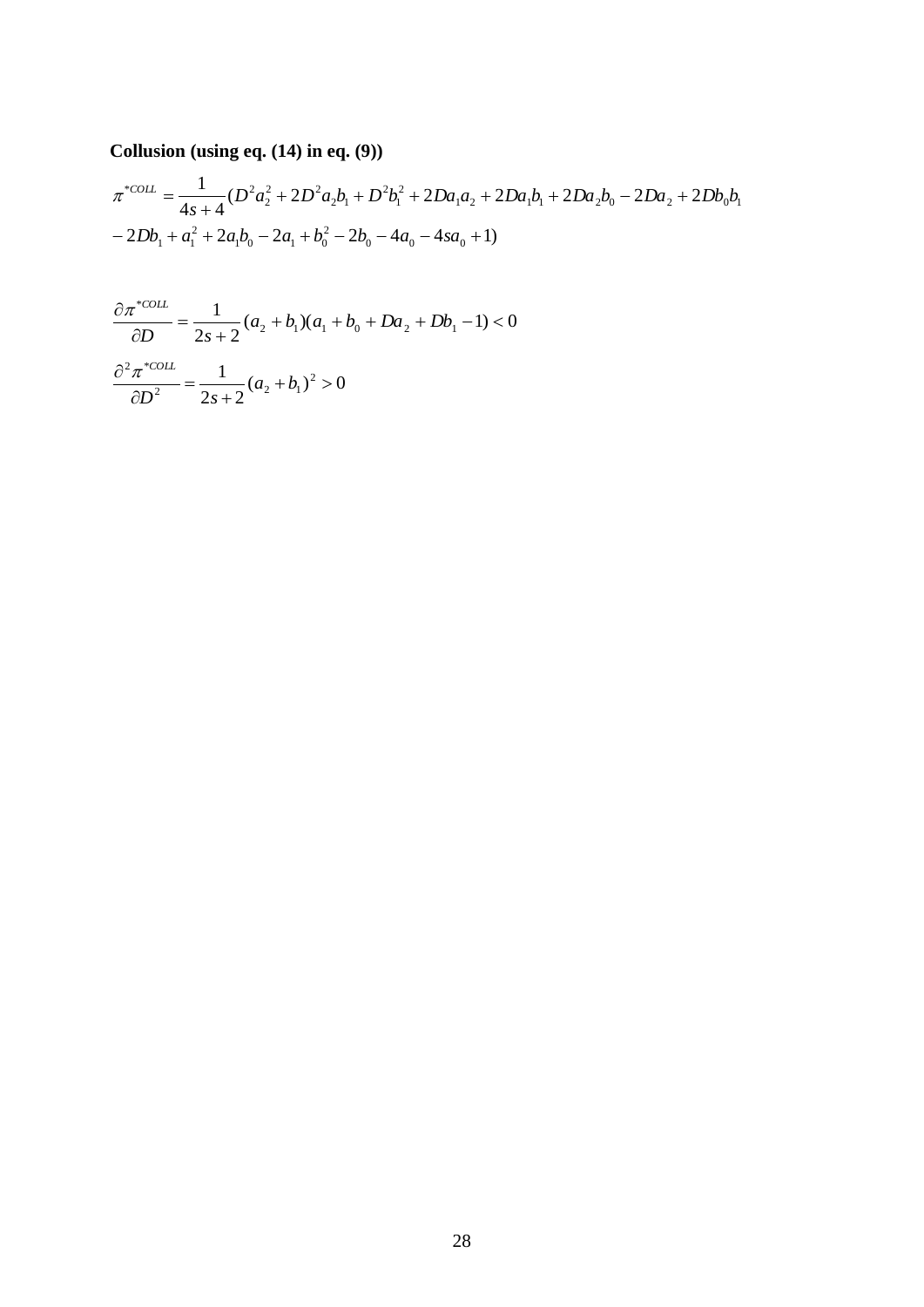## **Figure Captions**

Figure 1: Substitutable transport services over the distance *D* between the locations Y and Z.

Figure 2: Conditions for increasing fares with respect to distance, d*P\**/d*D* > 0, for substitutable transport services under different forms of competition.

Figure 3: The relationships between equilibrium fares and travel distance when fares increase in distance.

Figure 4: The relationships between equilibrium fares and travel distance when fares decrease in distance.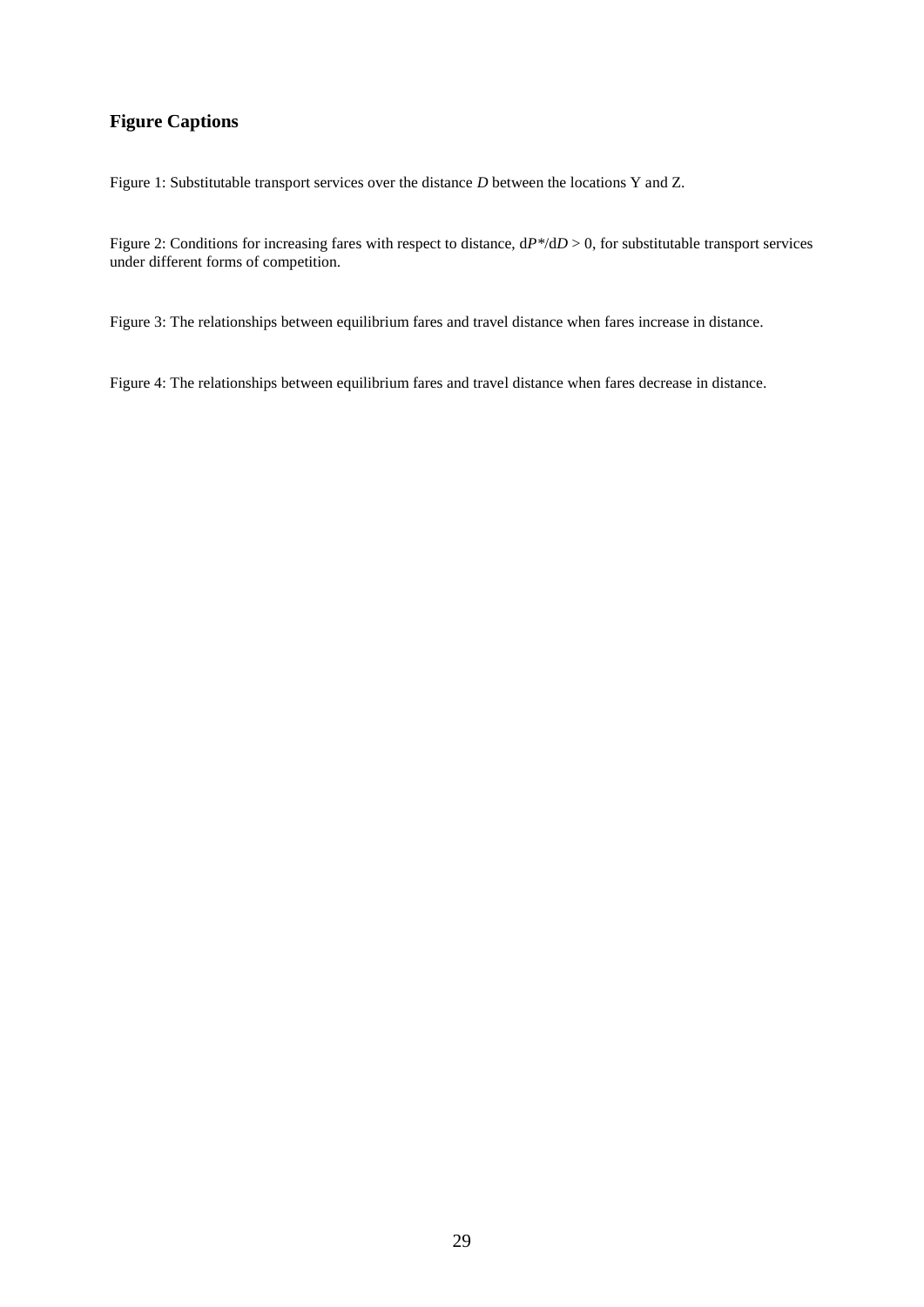Transport service firm 1  $Y \nightharpoonup^{\sim}$  Distance, D Distance, *D* .<br>Terry a -------Transport service firm 2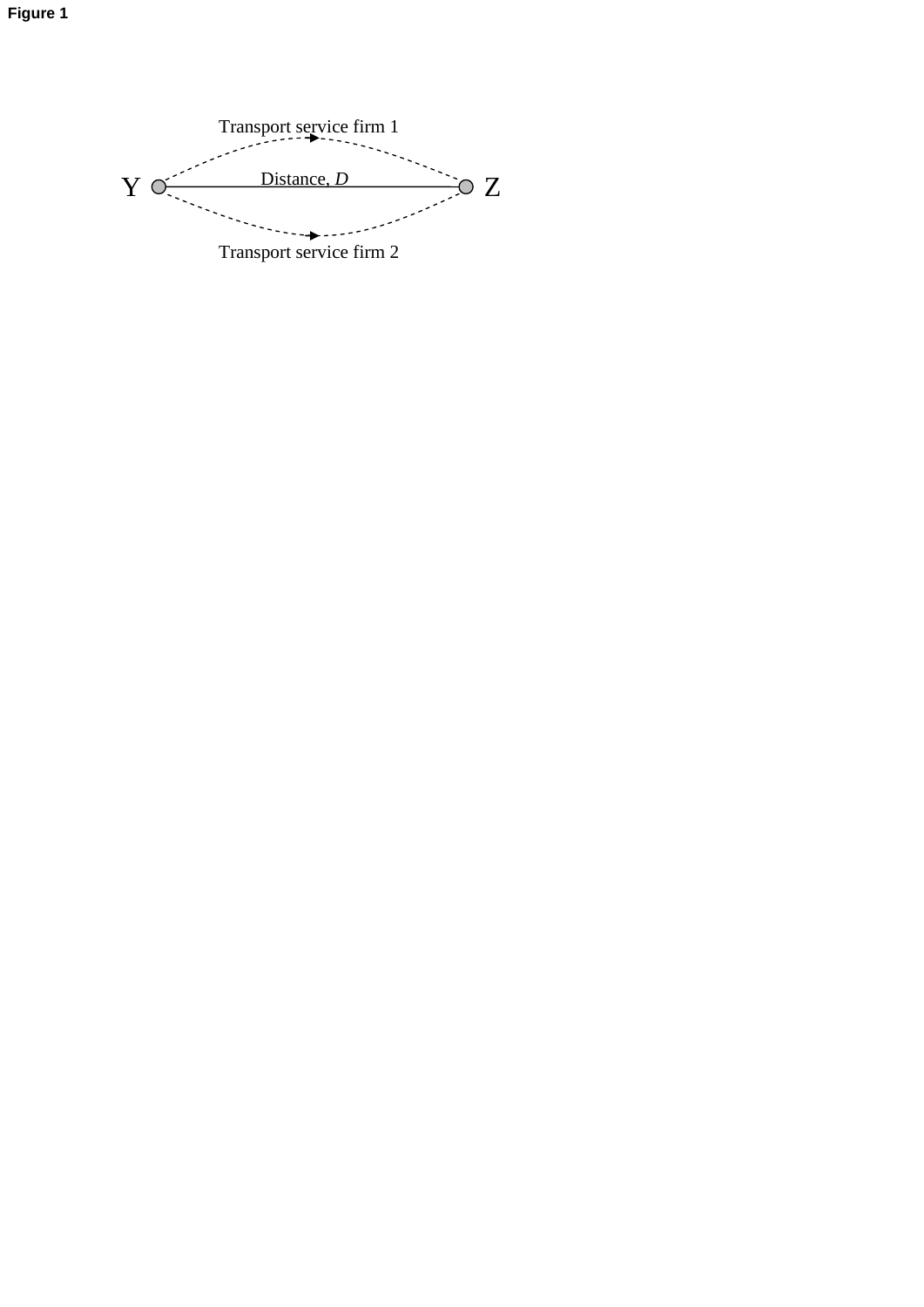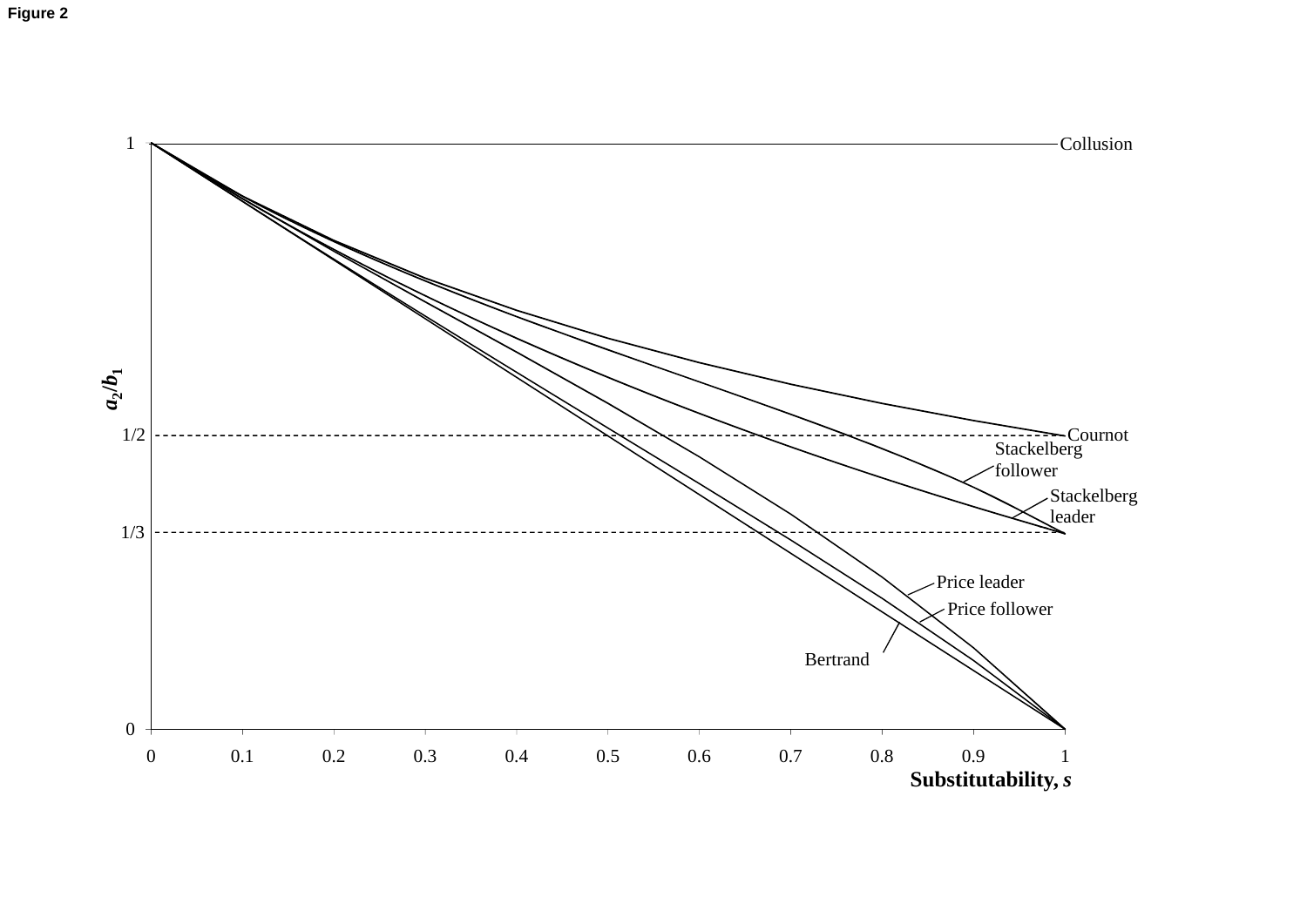